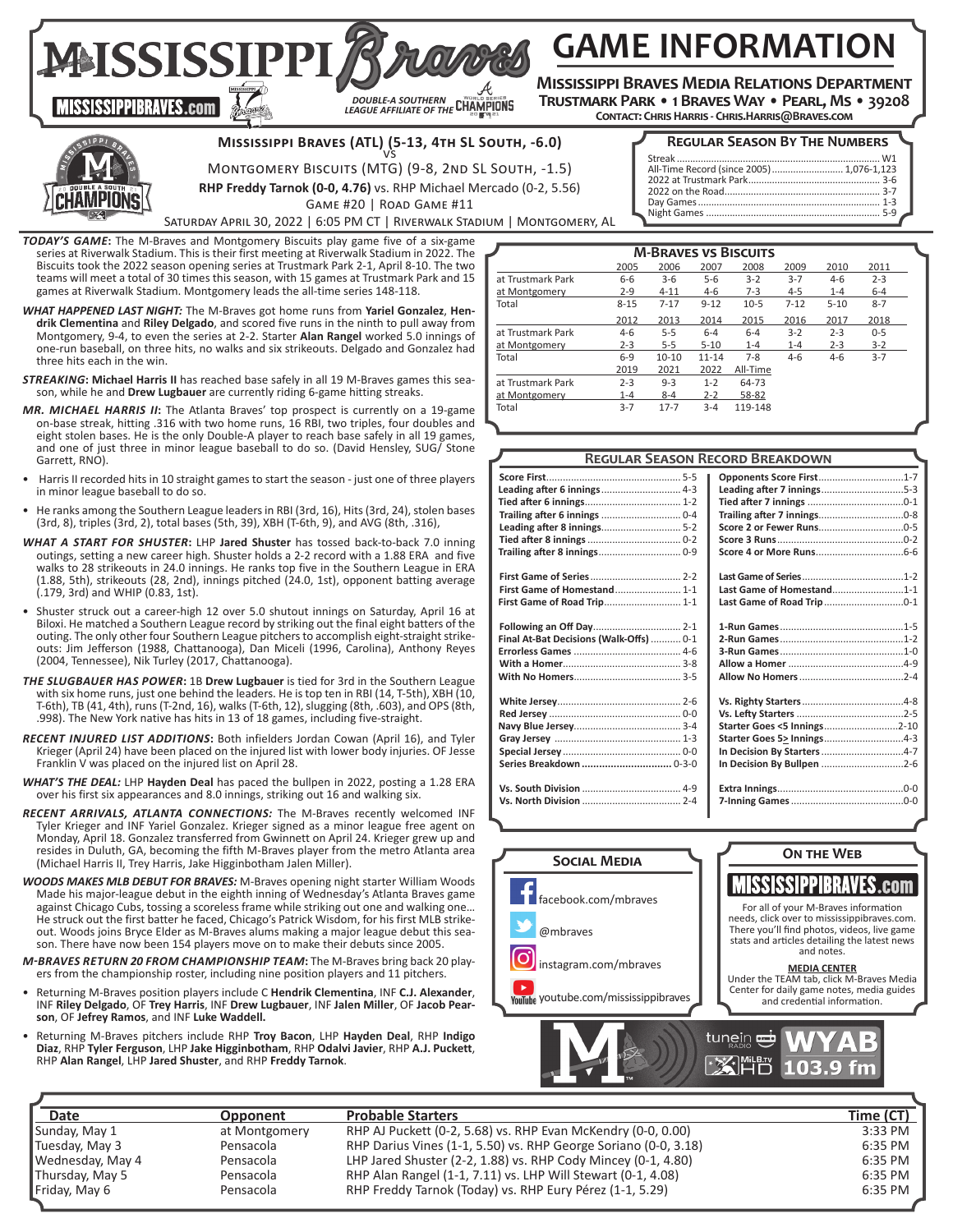# **RHP | Freddy Tarnok**

**BATSBATS: RIGHT THROWS: RIGHT HEIGHT:** 6-4 **WEIGHT: 210**<br>**DOB:** 11/24/98 **OPENING DAY BORN: BRANDON, FL RESIDES: BRANDON, FL PREP: RIVERVIEW HIGH SCHOOL Acquired:** 3rd round (80th overall), 2017

**OPENING DAY AGE: 22** 

| G/GS                                                          | <b>REC</b> | <b>ERA</b>                        | IP   | ER | ВB               | SΟ | НR | AVG                 |
|---------------------------------------------------------------|------------|-----------------------------------|------|----|------------------|----|----|---------------------|
| $\overline{3/3}$                                              | ი-ი        | 4.76                              | 11 1 | 6  | 8                | 12 | U  | 238                 |
|                                                               |            | <b>BRAVES RECORD WHEN TARNOK:</b> |      |    |                  |    |    |                     |
| <b>Starts: 1-2</b>                                            |            | Gets a Quality Start: --          |      |    | No Decision: 1-2 |    |    | <b>Relieves: NA</b> |
| Road  1 GS, 0-0, 0.00 ERA, 4.2 IP, 0 ER, 3 BB, 4 SO, .071 AVG |            |                                   |      |    |                  |    |    |                     |

# *\*\*ATLANTA BRAVES #9 PROSPECT (BA)/#10 PROSPECT (MLB)\*\**

#### **TODAY'S GAME**

• Freddy Tarnok makes his fourth start of the 2022 season in game in game five of the six game series at Montgomery. This is Freddy's third career start against the Biscuits.

#### **LAST TIME OUT**

• Over 2.0 innings and 58 pitches, Tarnok took a no-decision in a 9-5 loss to Chattanooga on Sunday at Trustmark Park. He allowed four runs on five hits with three walks and two strikeouts.

#### **2021 SEASON**

- Struck out a career-high 12 batters on July 29 at Pensacola, the first 12-strikeout game by an M-Braves pitcher since Ian Anderson struck out 14 on June 28, 2019 vs. Jackson
- In his M-Braves debut, he tossed a season-high 5.1 innings with nine strikeouts, one walk, two earned runs and three hits in a no decision on July 23 vs Biloxi
- Promoted to Mississippi onn July 20 from High-A Rome. In 7 games, 5 starts for Rome, Tarnok went 3-2 with a 4.76 ERA, 13 walks and 48 strikeouts
- Began the season on the GCL Braves roster, recovering from a lat injury, and transferred to Rome on June 9, making his first start on that day, with 4.0 shutout innings, one walk, eight strikeouts adn 58 pitches
- Struck out a career-high (at the time) 10 batters, walking only two, in his final Rome start on July 16 vs Greensboro
- Went 1-0 and did not allow a homer over 1.2 innings and three appearances during 2021 MLB spring training. He struck out three, walked one and had one save on  $3/\overline{1}$ at MIN. His win was against Tampa on 3/14.

#### **2020 NOTES**

- Did not pitch in 2020
- Ended season ranked by MLB.com as Atlanta's No. 11 prospect

#### **2019 NOTES**

- Spent the year at High-A Florida and made three rehab appearances with the GCL Braves...Combined to go 3-8 with a 4.75 ERA (56 ER/106.0 IP) in 22 starts
- Went on injured list 6/4 with right rotator cuff strain, reinstated 7/17

### **2018 NOTES**

- In his first full professional season, pitched 27 games, 11 starts with Single-A Rome, went 5-5 with a 3.96 ERA(34 ER/77.1 IP)
- Named a South Atlantic League Mid-Season All-Star after going 3-0 with a 1.42 ERA (5 ER/31.2 IP) in 15 games before the break.

#### **2017 NOTES**

• Made professionnal debut with GCL Braves, going 0-3 with a 2.57 ERA (4 ER/14.0 IP) over eight starts, allowed opponents to bat just .208

# **AMATEUR**

- Graduated from Riverview High School in suburban Tampa, FL
- Went 12-1 with an 0.81 ERA (9 ER/78.0 IP) across 22 games
- Committed collegiately to South Florida before signing with Atlanta

# **Tarnoks's 2022 Day-by-Day**

|  | MISSISSI |
|--|----------|
|  |          |

**PPI** 

| <b>APRIL</b> |      |                        |             |   |    |    |    |    |
|--------------|------|------------------------|-------------|---|----|----|----|----|
| Date         | Opp. | <b>Decision/Result</b> | $IP$ (PC/K) | н | ER | ВB | SΟ | НR |
| 4/13         | @BLX | ND/L, 2-3              | 4.2(75/50)  |   |    |    |    |    |
| 4/19         | CHA  | ND/W. 5-3              | 4.2(83/50)  |   |    |    |    |    |
| 4/24         | CHA  | ND/L, 9-5              | 2.0(58/31)  |   |    |    |    |    |
|              |      |                        |             |   |    |    |    |    |

#### **Career Highs**

| IP  4.2 (2x: Last 4/19 vs CHA) |
|--------------------------------|
|                                |
|                                |
|                                |
|                                |
|                                |
|                                |

IP .............7.0 (4x: Last 8/22/19 vs Tampa) ..12 (7/29/21 at Wilmington) BB........ 4 (3x: Last 8/4/21 at Birmingham) H...................9 (4x: Last 8/4/19 at Jupiter) R .............. 8 (2x: Last 4/27/19 at St. Lucie) ER ............ 8 (2x: Last 4/27/19 at St. Lucie)  $...3$  (7/4/21 at Wilmington)

#### **Vs. Montgomery**

| G/GS           | W-L-ND         | <b>ERA</b> | Sv        | IP         | н        | R         | ER         | BB        | <b>SO</b> | <b>HR</b> |
|----------------|----------------|------------|-----------|------------|----------|-----------|------------|-----------|-----------|-----------|
| 2/2            | $1 - 1$        | 0.00       |           | 11.1       | 6        | 2         | 0          | 2         | 11        | 0         |
| <b>PLAYER</b>  | н              | AB         | <b>PA</b> | <b>AVG</b> | XBH      | <b>HR</b> | <b>RBI</b> | <b>SO</b> |           |           |
| Jones, G       | 1              | 6          | 8         | .167       | 1        | $\Omega$  | 0          | 1         |           |           |
| Hunt, B        | 1              | 6          | 6         | .167       | $\Omega$ | 0         | 0          | 2         |           |           |
| Edwards, E     | $\mathbf{1}$   | 3          | 4         | .333       | $\Omega$ | $\Omega$  | 1          | $\Omega$  |           |           |
| Ostberg, E     | 0              | 1          | 3         | .000       | $\Omega$ | $\Omega$  | $\Omega$   |           |           |           |
| Qsar, J        | $\overline{2}$ | 3          | 3         | .667       | 1        | 1         |            |           |           |           |
| Witherspoon, G | 0              | 1          | 3         | .000       | $\Omega$ | $\Omega$  | $\Omega$   |           |           |           |

# **Tarnok's Career Stats**

| Season | League        | Team       | W L |          | <b>ERA</b> | G  | GS | CG           | <b>SHO</b> | <b>SV</b> | -IP   | н. | R      | ER          | HR | HB | BB    | <b>IBB</b> | <b>SO</b> | <b>WHIP</b> | <b>AVG</b> |
|--------|---------------|------------|-----|----------|------------|----|----|--------------|------------|-----------|-------|----|--------|-------------|----|----|-------|------------|-----------|-------------|------------|
| 2017   | <b>ROK</b>    | <b>BRA</b> | 0   | 3        | 2.57       | 8  | 8  |              | 0          | 0         | 14.0  | 11 | 6      | 4           |    |    | 3     | 0          | 10        | 1.00        | .208       |
| 2018   | A (Full)      | <b>ROM</b> | 5.  | 5        | 3.96       | 27 | 11 |              | 0          | 0         | 77.1  | 70 | 56     | 34          | 5  |    | 41    | 0          | 83        | 1.44        | .235       |
| 2019   | <b>Minors</b> | 2 Teams    | 3.  | 8        | 4.75       | 22 | 22 |              | 0          | 0         | 106.1 |    | 108 59 | 56          |    | 8  | 37    | 0          | 91        | 1.37        | .265       |
| 2019   | <b>ROK</b>    | <b>BRA</b> | 0   |          | 3.38       | 3  |    | 0            | 0          | 0         | 8.0   | 3  | 3      |             |    |    |       | 0          | 9         | 0.50        | .111       |
| 2019   | A (Adv)       | <b>FLO</b> | 3   |          | 4.87       | 19 | 19 |              | 0          | 0         | 98.0  |    | 105 56 | -53         | 6  | 6  | 36    | 0          | 82        | 1.44        | .276       |
| 2021   | <b>Minors</b> | 2 Teams    | 6   | 4        | 3.44       | 16 | 14 | $\Omega$     | 0          | 0         | 73.1  | 56 | 30     | 28          | 8  | 2  | 28    | $\Omega$   | 109       | 1.15        | .209       |
| 2021   | A+            | <b>ROM</b> | 32  |          | 4.76       |    | b. | $\Omega$     | 0          | 0         | 28.1  | 21 | -15    | -15         | 6  |    | 13    | $\Omega$   | 48        | 1.20        | .204       |
| 2021   | AA            | <b>MIS</b> |     | 32       | 2.60       | 9  | 9  | $\mathbf{0}$ | 0          | 0         | 45.0  | 35 | -15    | 13          | 2  | 0  | 15    | 0          | 61        | 1.11        | .212       |
| 2022   | AA            | <b>MIS</b> | 0   | $\Omega$ | 4.76       |    |    |              | 0          |           | 11.1  | 10 | 6      | b           |    |    | 8     | 0          | 12        | 1.59        | .238       |
| Career | <b>Minors</b> | 5 Teams    |     | 14 20    | 4.09       | 76 | 58 |              | 0          | 0         | 282.0 |    |        | 255 157 128 | 20 | 19 | 117 0 |            | 305       | 1.32        | .239       |

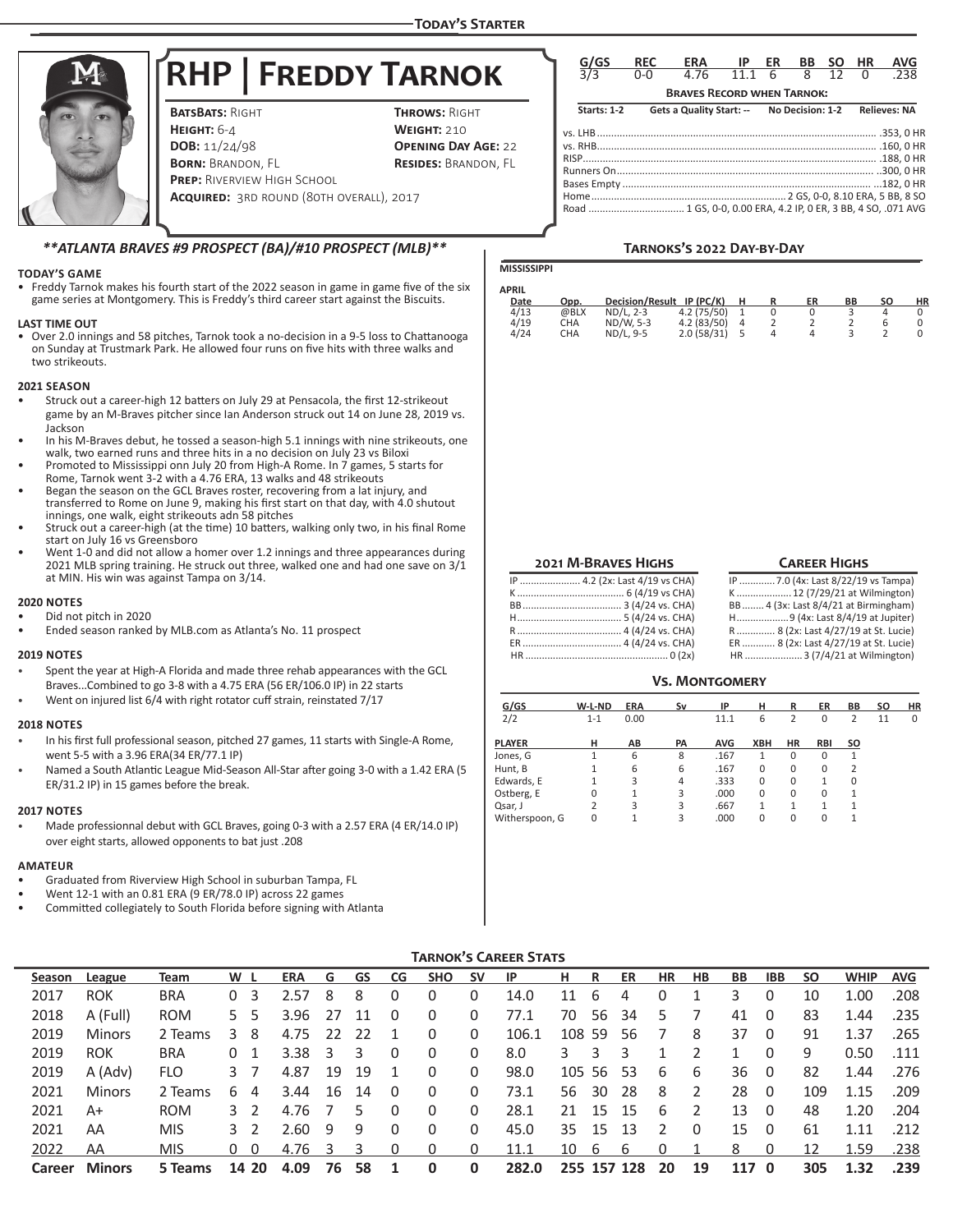# **Troy Bacon | RHP | 6-0, 190 | Tampa, FL | Sante Fe JC | 25**

| Games: 5                             | 2-0.5.59 ERA. 0 SV       | Strikeouts/Walks: 8/6 |
|--------------------------------------|--------------------------|-----------------------|
| Saves/Opp: 0/0                       | High $IP: 2.2$           | High ER: 3            |
| Holds: 0                             | High SO: 2               | High BB: 1            |
| <b>Inherited Runners/Scored: 2/0</b> | vs. RHB: 455.3 HR        | vs. LHB: .167. 1 HR   |
|                                      | <b>LAST FIVE OUTINGS</b> |                       |

| Date | W-L<br>Opp.        | <b>ERA</b> | Sv-H | ΙP  |   | ER | ВB | SΟ | HR |
|------|--------------------|------------|------|-----|---|----|----|----|----|
| 4/26 | @MTG<br>W. 2       | 5.59       |      | 2.0 |   |    |    |    |    |
| 4/23 | СНА                | 5.87       |      | 2.2 | 4 |    |    |    |    |
| 4/19 | W. 1<br><b>CHA</b> | 3.38       |      | 2.0 |   |    |    |    |    |
| 4/13 | @BLX               | 2.70       |      | 2.0 |   |    |    |    |    |
| 4/8  | MTG                | 0.00       |      |     |   |    |    |    |    |

**• 4th round (110th overall), 2017 - Santa Fe JC** 

Made 31 relief appearances for the M-Braves last season.

- Went 3-1 with a 2.79 ERA (12 ER/38.2 IP), 42 strikeouts and 18 walks
- First M-Brave to 2 wins and no runs in first 9 games, 12.1 IP w/ 12 K's and 2 BB
- Named M-Braves Pitcher of the Month in May (2-0, 0.00, 0 ER, 11.1 IP, 2 BB, 10 SO)
- Dealt an immaculate inning on 6/22 vs. TNS (6th inning)
- In 2019, made 26 appearances, 25 starts, all with High-A Florida
- Made six relief appearances in August and allowed one run in 12.1 innings (0.73 ERA), walking two and striking out 12.
- Split 2018 eason between High-A Florida and Single-A Rome, combining to go 3-2 with a 2.48 ERA (15 ER/54.1 IP), 55 strikeouts and four saves across 30 games.
- Allowed four runs in 0.1 innings in his professional debut for GCL Braves in 2017, before pitching to a 1.50 ERA (3 ER/18.0 IP) in his final 12 appearances.
- Committed to Mississippi State before forgoing his scholarship to sign with the Braves... In his one season at Santa Fe JC, was 4-2 with 1.23 ERA and 15 saves.

|                | INDIGO DIAZ   RHP   6-5, 250   N. VANCOUVER, CAN   MICHIGAN ST.   23 |                |                      |                      |     |          |                      |          |                        |               |           |  |  |  |
|----------------|----------------------------------------------------------------------|----------------|----------------------|----------------------|-----|----------|----------------------|----------|------------------------|---------------|-----------|--|--|--|
| Games: 7       |                                                                      |                |                      | 0-2, 56.14 ERA, 1 SV |     |          |                      |          | Strikeouts/Walks: 11/9 |               |           |  |  |  |
| Saves/Opp: 0/1 |                                                                      | High $IP: 2.0$ |                      |                      |     |          |                      |          | High ER: 3             |               |           |  |  |  |
| Holds: 0       |                                                                      |                | High SO: 3           |                      |     |          |                      |          | High BB: 4             |               |           |  |  |  |
|                | Inherited Runners/Scored: 3/0                                        |                | vs. RHB: . 167, 0 HR |                      |     |          | vs. LHB: . 077, 1 HR |          |                        |               |           |  |  |  |
|                | <b>LAST FIVE OUTINGS</b>                                             |                |                      |                      |     |          |                      |          |                        |               |           |  |  |  |
| Date           | Opp.                                                                 | W-L            | <b>ERA</b>           | Sv-H                 | ΙP  | н        | R                    | ER       | BB                     | SΟ            | <b>HR</b> |  |  |  |
| 4/29           | @MTG                                                                 |                | 6.14                 |                      | 1.0 | 1        | 1                    | 1        | $\Omega$               | 2             | $\Omega$  |  |  |  |
| 4/26           | @MTG                                                                 |                | 5.68                 | SV. 1                | 1.0 | 1        | 0                    | $\Omega$ | $\Omega$               | 2             | $\Omega$  |  |  |  |
| 4/23           | <b>CHA</b>                                                           |                | 6.75                 |                      | 2.0 | $\Omega$ | O                    | $\Omega$ |                        | 3             | U         |  |  |  |
| 4/20           | <b>CHA</b>                                                           |                | 10.80                |                      | 1.0 | $\Omega$ | 0                    | 0        | 1                      | $\mathbf{1}$  | $\Omega$  |  |  |  |
| 4/15           | @BLX                                                                 |                | 15.43                |                      | 1.0 | $\Omega$ | U                    | 0        | 0                      | $\mathcal{P}$ | $\Omega$  |  |  |  |

# **• 27th round, 2019 - Michigan State**

**• \*\*ATLANTA BRAVES NO. 15 PROSPECT (MLB), NO. 17 PROSPECT (BA)**

- 2022: Last four outings 5.0 IP, 0 R, 1 H, 2 BB, 6 SO
- Split time between High-A Rome and Double-A Mississippi in 2021
- Combined to go 6-2 with five saves in 32 relief appearances...Posted 1.20 ERA (7 R, 6 ER), 83 strikeouts in 45.0 innings
- Did not allow a run over first 15.0 IP, 12 games with M-Braves, 25 SO, 7 BB.
- Transferred to M-Braves on 7/13 from High-A Rome w/ROM 18 G, 4-1, 1.00 ERA (3 ER/27.0 IP), 11 H, 7 BB, 54 SO
- Struck out 8 over 3.0 IP on 5/28 vs. GVL, 1 BB, 0 H, 0 R.
- Finished May 4-0 with a 0.73 ERA (1 ER/12.1 IP), 4 BB, 27 SO in 7 games
- Went 2-4 with a 5.73 ERA for Mich. St. in '19, 29 BB, 51 SO, 44 IP, 7 SV, 25 games
- Before Michigan St. played two seasons at Iowa Western Community College
- Helped the Reivers to a 54-7 record, winning 36 consecutive games and the

| JAKE HIGGINBOTHAM   LHP   6-0, 205   BUFORD, GA   CLEMSON   26 |                                          |                                                                                   |                                                                          |              |                          |                     |                                 |                                 |                         |    |                         |
|----------------------------------------------------------------|------------------------------------------|-----------------------------------------------------------------------------------|--------------------------------------------------------------------------|--------------|--------------------------|---------------------|---------------------------------|---------------------------------|-------------------------|----|-------------------------|
| Games: 6<br>Saves/Opp: 0/0<br>Holds: 0                         | <b>Inherited Runners/Scored: 2/0</b>     | 0-1, 11.37 ERA, 0 SV<br><b>High IP: 1.2</b><br>High $SO:2$<br>vs. RHB: .450, 1 HR | Strikeouts/Walks: 9/1<br>High ER: 7<br>High BB: 1<br>vs. LHB: .273. 0 HR |              |                          |                     |                                 |                                 |                         |    |                         |
| <b>LAST FIVE OUTINGS</b>                                       |                                          |                                                                                   |                                                                          |              |                          |                     |                                 |                                 |                         |    |                         |
| Date<br>4/27                                                   | Opp.<br>@MTG                             | W-L                                                                               | <b>ERA</b>                                                               | Sv-H         | IP<br>1.1                | н<br>1              | R                               | ER                              | <b>BB</b>               | SΟ | HR<br>0                 |
| 4/23<br>4/20<br>4/17<br>4/14                                   | <b>CHA</b><br><b>CHA</b><br>@BLX<br>@BLX | L, 1                                                                              | 11.37<br>14.40<br>2.08<br>2.70<br>0.00                                   | <b>BS, 1</b> | 0.2<br>1.0<br>0.2<br>1.0 | $\overline{2}$<br>O | 0<br>$\overline{2}$<br>$\Omega$ | 0<br>$\overline{2}$<br>$\Omega$ | 0<br>0<br>0<br>$\Omega$ | 2  | 0<br>0<br>0<br>$\Omega$ |
|                                                                | 11th Round (322nd Overall) 2018          |                                                                                   |                                                                          |              |                          |                     |                                 |                                 |                         |    |                         |

- 
- **11th Round (322nd Overall), 2018**<br>• With M-Braves last season, 0 R, 2.0 IP, 0 H, 3 SO...In postseason: 1 R/2.2 IP, 2 H, 4 SO<br>• Transferred to Mississippi on 9/18 from High-A Rome w/ROM 0-0, 0.00 ERA, 7.1<br>IP, 1 H, 0 R, 1
- 
- added to FCL Braves roster for rehab.<br>• Made 33 relief appearances for Single-A Rome in 2019.<br>• From the start of June through the end of the season, had a 1.93 ERA (8 ER/37.1 IP)
- with 12 walks and 40 strikeouts in 19 appearances. Went 2-1 with a 2.65 ERA (10 ER/34.0IP) at Rookie Advanced Danville in 2018, the
- sixth-lowest ERA among Atlanta's relief farmhands (min. 30 IP). At Clemson, his 2016 and 2017 seasons were cut short due to injury...became a
- weekend starter in 2018...in 113.2 IP in 24 games (23 starts) and two active seasons,
- 
- Buford HS is 6.9 miles from Coolray Field, the home of the Gwinnett Stripers<br>Dad, Mike, played football at Duke...mom, volleyball at Duke, sister, swimmer at TCU.

# **Hayden Deal | LHP | 6-3, 225 | Maiden, NC | Presbyterian | 27**

|                               | <b>LAST FIVE OUTINGS</b>   |                        |
|-------------------------------|----------------------------|------------------------|
| Inherited Runners/Scored: 5/0 | vs. RHB: .125              | vs. LHB: .182          |
| Holds: 0                      | High SO: 5 (4/12 at BLX)   | High BB: 3             |
| Saves/Opp: 0/0                | High IP: 3.1 (4/12 at BLX) | High $ER: 0$           |
| Games: 6                      | 0-0.1.28 ERA. 0 SV         | Strikeouts/Walks: 16/6 |

| Date | Opp. | W-L | ERA  | Sv-H | IP  | н | R | ER | BВ | ΗR |
|------|------|-----|------|------|-----|---|---|----|----|----|
| 4/29 | @MTG |     | 1.28 |      | 1.0 |   |   |    |    |    |
| 4/24 | CHA  |     | 1.35 |      | 3.0 |   |   |    |    |    |
| 4/20 | CHA  |     | 1.74 |      |     |   |   |    |    |    |
| 4/15 | @BLX |     | 0.00 |      | 2.0 |   |   |    |    |    |
| 4/12 | @BLX |     | 0.00 |      |     |   |   |    |    |    |

**• Non-Drafted free agent on June 23, 2017**

**• 2022:** Three scoreless outings, 8.0 innings, no earned runs, two walks, 11 strikeouts

**• 2021:** Went 3-2 with a 3.77 ERA and 72 strikeouts in 88.1 innings

- Opening Night starter for the M-Braves...moved to bullpen on August 7
- In June, went 1-0 with a 2.19 ERA (6 ER/24.2 IP), nine walks, 21 strikeouts over five starts. • Got his first Double-A win on June 2 at Pensacola, with 5.2 innings of two-run ball, striking out six and walking just one in a 9-4 victory over the Wahoos.
- Picked up his first quality start with 6.0 innings of one-run ball, a season-high seven strikeouts in a no-decision against Birmingham.
- In 2019, was named by the organization as High-A Florida's Pitcher of the Year...Ranked among FSL leaders in ERA (4th, 3.24), games started (6th, 22), innings pitched (7th, 119.1),<br>batting average against (9th, .260) and WHIP (9th, 1.27).
- Was a FSL Mid-Season All-Star...Was also named by the organization as Florida's Pitcher of the Month in April after going 2-1 with a 1.20 ERA (4 ER/30.0 IP), six walks, 27 strikeouts, 0.73 WHIP and a .154 BAA in five appearances.
- Was named by the organization as Rome's Pitcher of the Year in 2018.

| TYLER FERGUSON   RHP   6-4, 225   FRESNO, CA   VANDERBILT   28 |                               |     |            |                     |                     |               |               |                  |                       |    |           |  |  |  |
|----------------------------------------------------------------|-------------------------------|-----|------------|---------------------|---------------------|---------------|---------------|------------------|-----------------------|----|-----------|--|--|--|
| Games: 7                                                       |                               |     |            | 0-0, 1.42 ERA, 0 SV |                     |               |               |                  | Strikeouts/Walks: 8/4 |    |           |  |  |  |
| Saves/Opp: 0/0                                                 |                               |     |            | High $IP: 1.0$      |                     |               |               |                  | High ER: 1            |    |           |  |  |  |
| Holds: 3                                                       |                               |     | High SO: 1 |                     |                     |               |               | High BB: $2(2x)$ |                       |    |           |  |  |  |
|                                                                | Inherited Runners/Scored: 1/0 |     |            |                     | vs. RHB: .182, 0 HR |               |               |                  | vs. LHB: .308, 0 HR   |    |           |  |  |  |
|                                                                | <b>LAST FIVE OUTINGS</b>      |     |            |                     |                     |               |               |                  |                       |    |           |  |  |  |
| Date                                                           | Opp.                          | W-L | <b>ERA</b> | Sv-H                | ΙP                  | н             | R             | ER               | BB                    | SΟ | <b>HR</b> |  |  |  |
| 4/29                                                           | @MTG                          |     | 1.42       | H.3                 | 1.0                 | $\mathcal{P}$ | $\mathcal{P}$ | $\Omega$         | $\Omega$              | O  | $\Omega$  |  |  |  |
| 4/26                                                           | @MTG                          |     | 1.69       | H, 2                | 1.0                 | 1             | $\Omega$      | $\Omega$         | $\Omega$              |    | 0         |  |  |  |
| 4/23                                                           | <b>CHA</b>                    |     | 2.08       | H.1                 | 0.2                 | 1             | $\Omega$      | $\Omega$         | $\Omega$              |    | $\Omega$  |  |  |  |
| 4/20                                                           | <b>CHA</b>                    |     | 2.45       |                     | 1.0                 | O             | $\Omega$      | $\Omega$         | C                     | O  | $\Omega$  |  |  |  |
| 4/17                                                           | @BLX                          |     | 3.38       |                     | 1.0                 | O             | $\Omega$      | $\Omega$         | $\Omega$              | O  | $\Omega$  |  |  |  |

#### **• Signed as Minor League Free Agent on July 17, 2021**

- In his first season of professional baseball since 2018, split time with High-A Rome and Double-A Mississippi, getting his first appearances in Double-A
- Combined to go 6-4 with a 2.23 ERA (15 R, 8 ER), one save and 33 strikeouts over 32.1 innings
- Went 3-0 with a 1.29 ERA and seven strikeouts over 7.0 innings with Mississippi after being promoted in September.
- Split time with Low-A Hickory and High-A Down East in 2017 and 2018
- Played three seasons collegiately with Vanderbilt
- Impressed as a freshman with a 3-1 record, 4.21 ERA and 21 strikeouts in 25.2 innings over four starts...Dominated as a sophomore in 2014, going 7-4 with a 2.89 ERA and 62 strikeouts in 71.2 innings over 14 starts
- Became first member of 2015 Vanderbilt team to sign a professional contract after being drafted in the 6th round by the Texas Rangers.

|                                                                                                                                           | COLEMAN HUNTLEY III   RHP   6-4, 225   GRASS VALLEY, CA   29 |  |                                                                                      |      |                                 |                       |             |                                                                           |                         |                             |                                     |  |  |
|-------------------------------------------------------------------------------------------------------------------------------------------|--------------------------------------------------------------|--|--------------------------------------------------------------------------------------|------|---------------------------------|-----------------------|-------------|---------------------------------------------------------------------------|-------------------------|-----------------------------|-------------------------------------|--|--|
| Games: 6<br>Saves/Opp: 0/0<br>Holds: 1                                                                                                    |                                                              |  | 0-0, 0.84 ERA, 0 SV<br>High IP: $2.1(2x)$<br>High SO: $4(2x)$<br>vs. RHB: .304, 0 HR |      |                                 |                       |             | Strikeouts/Walks: 13/3<br>High ER: 1<br>High BB: 1<br>vs. LHB: .150, 1 HR |                         |                             |                                     |  |  |
| Inherited Runners/Scored: 1/0<br><b>LAST FIVE OUTINGS</b><br>ER<br>W-L<br>н<br><b>ERA</b><br>ΙP<br><b>BB</b><br>Sv-H<br>Date<br>R<br>Opp. |                                                              |  |                                                                                      |      |                                 |                       |             |                                                                           |                         | SΟ                          | <b>HR</b>                           |  |  |
| 4/27<br>4/24<br>4/22<br>4/17<br>4/14                                                                                                      | @MTG<br><b>CHA</b><br><b>CHA</b><br>@BLX<br>@BLX             |  | 0.84<br>1.08<br>1.42<br>1.69<br>2.08                                                 | H, 1 | 2.1<br>2.0<br>1.0<br>1.0<br>2.0 | 1<br>0<br>0<br>3<br>1 | O<br>0<br>U | 0<br>0<br>$\Omega$<br>$\mathbf 0$<br>$\Omega$                             | າ<br>0<br>0<br>$\Omega$ | 4<br>0<br>$\mathbf{1}$<br>3 | $\Omega$<br>0<br>0<br>0<br>$\Omega$ |  |  |

### **• Signed as Minor League Free Agent on August, 13 2020**

- Spent the 2021 season with High-A Rome
- In 30 appearances and five starts, went 5-7 with a 4.52 ERA (42 R, 37 ER) and 82 strikeouts in 73.2 innings
- Played collegiately at Point Loma Nazarene University (Division II, San Diego, CA)
- In 2015, led NCAA Division II with 13 saves and earned 1st Team All-League honors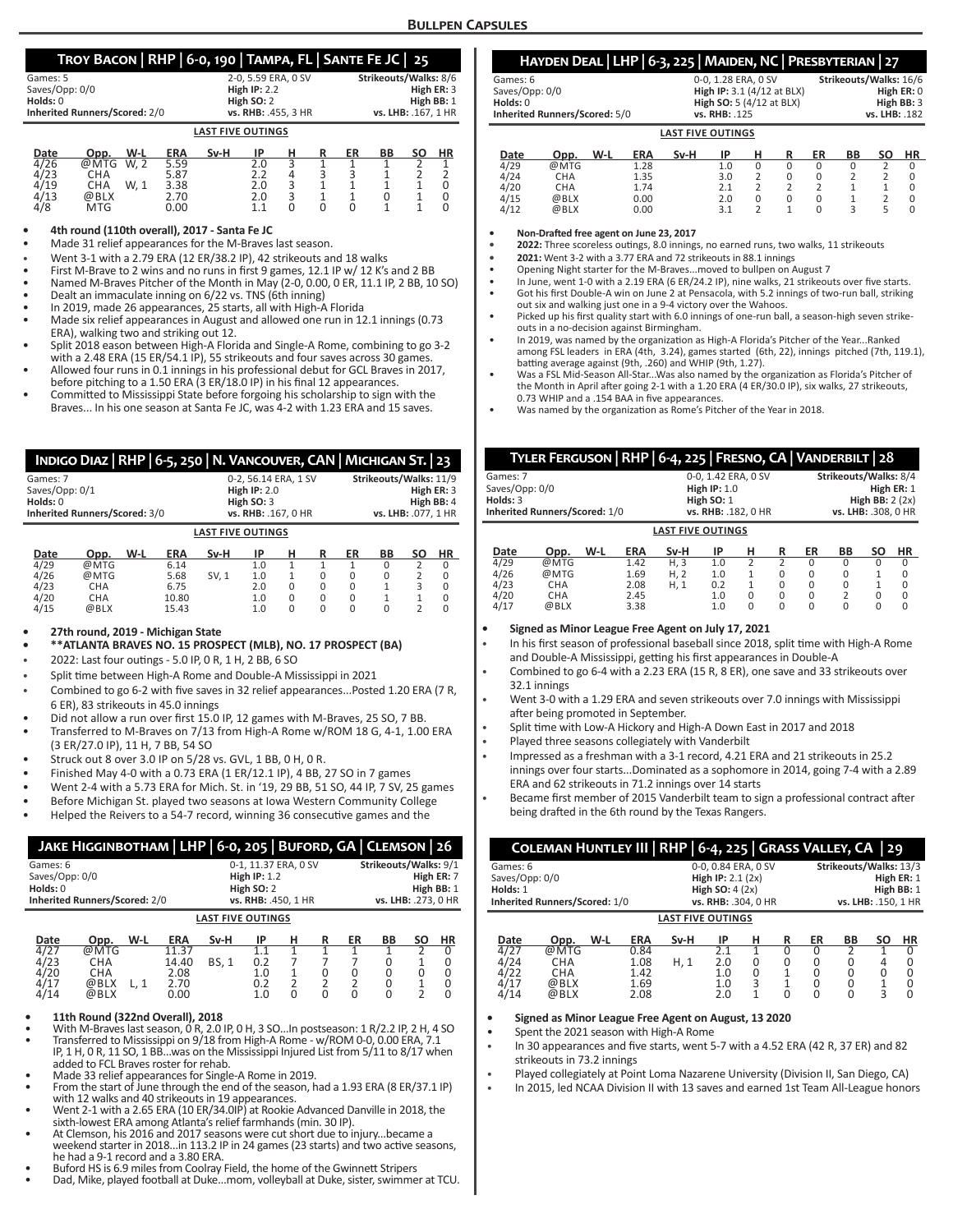# **Odalvi Javier | RHP | 6-0. 180 | Puerto Plata, DR | 25**

|                                   | Games: 6       |  |  |  |                          | 0-0, 4.50 ERA, 1 Hold |   |  | Strikeouts/Walks: 10/1 |                     |           |            |  |  |  |
|-----------------------------------|----------------|--|--|--|--------------------------|-----------------------|---|--|------------------------|---------------------|-----------|------------|--|--|--|
|                                   | Saves/Opp: 0/0 |  |  |  |                          | High $IP: 2.0$        |   |  |                        |                     |           | High ER: 2 |  |  |  |
|                                   | Holds: 1       |  |  |  | High SO: $3(2x)$         |                       |   |  |                        | High BB: 2          |           |            |  |  |  |
| Inherited Runners/Scored: 1/0     |                |  |  |  | vs. RHB: .333            |                       |   |  |                        | vs. LHB: .250, 1 HR |           |            |  |  |  |
|                                   |                |  |  |  | <b>LAST FIVE OUTINGS</b> |                       |   |  |                        |                     |           |            |  |  |  |
| W-L<br><b>ERA</b><br>Date<br>Opp. |                |  |  |  | Sv-H                     | ΙP                    | н |  | ER                     | BB                  | <b>SO</b> | HR         |  |  |  |
| 4/29                              |                |  |  |  |                          | 1.0                   |   |  |                        |                     |           |            |  |  |  |

| 4/29                | @MTG       |      |             | 1.0 |  |  | 0 |
|---------------------|------------|------|-------------|-----|--|--|---|
| 4/24                | <b>CHA</b> | 4.50 | <b>BS.1</b> | 2.0 |  |  | 0 |
| $\frac{4/22}{4/19}$ | <b>CHA</b> | 4.50 |             | 1.0 |  |  | 0 |
|                     | <b>CHA</b> | 5.40 | H.1         | 1.1 |  |  | 0 |
| 4/15                | @BLX       | 7.36 |             | 1.0 |  |  | 0 |
|                     |            |      |             |     |  |  |   |

# **• Signed as a Non-Drafted Free Agent on December 2, 2014**

- Appeared in 24 games with 12 starts for Double-A Mississippi...Went 5-4 with a 3.20 ERA and 80 strikeouts in 76.0 innings...2.40 ERA as a starter, and 5.40 ERA as a reliever.
- Won three-straight starts, 5/28 vs. MTG, 6/3 at PNS, and 6/9 at BLX for first three wins of the season.
- Javier finished the month of May 1-0 with a 1.76 ERA (3 ER/15.1 IP), nine walks and 20 strikeouts over four starts. He held the opposition to a .218 batting average.
- He earned his first M-Braves victory in his fourth start on 5/28 vs. Montgomery, 5.0 innings of one-run baseball, on two hits, with one walk and six strikeouts.
- In 2019, made 22 starts for Single-A Rome and four for High-A Florida, pitching to a 3.70 ERA (60 ER/146.0 IP) with 59 walks and 117 strikeouts.
- In 2018, spent the full season with Single-A Rome and went 3-10 with a 4.14 ERA (58 ER/126.0 IP)...Ranked among Atlanta farmhands in strikeouts (T4th, 133) and innings pitched (6th, 126.0 IP).

|                                        | TREY RILEY   RHP   6-3, 205   EDWARDSVILLE, IL   JOHN A LOGAN CC   23 |                                                                            |                                                    |              |                                       |                                     |                                                                          |              |         |    |                          |
|----------------------------------------|-----------------------------------------------------------------------|----------------------------------------------------------------------------|----------------------------------------------------|--------------|---------------------------------------|-------------------------------------|--------------------------------------------------------------------------|--------------|---------|----|--------------------------|
| Games: 6<br>Saves/Opp: 0/1<br>Holds: 2 | Inherited Runners/Scored: 0/0                                         | 0-1, 9.53 ERA, 0 SV<br>High $IP: 1.0$<br>High SO: 1<br>vs. RHB: .462, 1 HR |                                                    |              |                                       |                                     | Strikeouts/Walks: 3/7<br>High ER: 3<br>High BB: 2<br>vs. LHB: .250, 0 HR |              |         |    |                          |
|                                        | <b>LAST FIVE OUTINGS</b>                                              |                                                                            |                                                    |              |                                       |                                     |                                                                          |              |         |    |                          |
| Date<br>4/27<br>4/23<br>4/21<br>/17    | Opp.<br>@MTG<br><b>CHA</b><br><b>CHA</b><br>@BLX<br>@BLX              | W-L<br>L.1                                                                 | <b>ERA</b><br>9.53<br>5.40<br>4.15<br>3.00<br>4.50 | Sv-H<br>H, 2 | IP<br>0.2<br>0.2<br>1.1<br>1.0<br>1.0 | н<br>4<br>$\mathcal{D}$<br>$\Omega$ | R<br>0                                                                   | ER<br>3<br>0 | BB<br>C | SΟ | <b>HR</b><br>0<br>0<br>0 |

# **• 5th round (142nd overall), 2018**

- Spent his second straight season with High-A Rome in 2021, making 26 relief appearances in his first full season as a relief pitcher
- Posted a 5-1 record with a 3.29 ERA and 32 strikeouts in 38.1 innings
- Best month in July, allowing only one run in 5.1 innings over four appearances In 2019, threw a career high 58.2 innings for the Rome Braves in 17 apperances,
- 12 of which were starts...Went 2-7 with a 7.67 ERA and 41 strikeouts...Made a transition to relief pitching in late June
- Spent one season with Oklahoma State before transferring to John A. Logan Junior College (Cartersville, IL)...During the 2018 season with John A. Logan JC, posted a 6-2 record with a 1.85 ERA and 117 strikeouts in just 77.2 innings

|                               | JUSTIN MAESE   RHP   6-3, 190   EL PASO, TX   25 |                        |
|-------------------------------|--------------------------------------------------|------------------------|
| Games: 7                      | 0-0.8.22 ERA. 2 SV                               | Strikeouts/Walks: 14/3 |
| Saves/Opp: 2/2                | High $IP: 1.1$                                   | High ER: 3             |
| Holds: 0                      | High SO: 3                                       | High BB: 1             |
| Inherited Runners/Scored: 0/0 | vs. RHB: .318. 1 HR                              | vs. LHB: .154. 0 HR    |

|                          |      |     |            |       | . <i>. .</i> |   |   |    | --- ---- --- - <i>-</i> - <i>,</i> - |    |    |
|--------------------------|------|-----|------------|-------|--------------|---|---|----|--------------------------------------|----|----|
| <b>LAST FIVE OUTINGS</b> |      |     |            |       |              |   |   |    |                                      |    |    |
| Date                     | Opp. | W-L | <b>ERA</b> | Sv-H  | ΙP           | н | R | ER | BB                                   | SΟ | HR |
| 4/28                     | @MTG |     | 8.22       |       | 1.0          |   |   |    |                                      |    |    |
| 24                       | CHA  |     | 5.40       |       | 1.0          | 4 | 4 | 3  |                                      |    |    |
| 4/21                     | CHA  |     | 1.59       | SV, 2 | 1.1          | 0 |   |    |                                      | 3  |    |
| 4/19                     | СНА  |     | 2.08       | SV, 1 | 1.0          | 0 | 0 |    |                                      |    |    |
| ′15                      | @BLX |     | 2.70       |       | 1.0          |   |   |    |                                      |    |    |
|                          |      |     |            |       |              |   |   |    |                                      |    |    |

**• Signed as Minor League Free Agent on January 13, 2022**

Spent the season in High-A Vancouver with the Toronto Blue Jays organization... Went 3-1 with a 4.75 ERA (31 R, 28 ER) and 63 strikeouts over 33 relief appearances.

- In 2019, pitched a total of 5.0 innings over three appearances and one start for Dunedin on a rehab assignment.
- In 2017, split time between the Rookie Affiliate Dunedin and Low-A Lansing... Combined to go 5-3 with a 4.86 ERA and 60 strikeouts in 70.2 innings over 12 apperances, three of which were starts.
- In his first season of professional baseball in 2015, performed extremely well over five starts for the GCL Blue Jays...Went 5-0 with a 1.01 ERA in 35.2 innings over eight appearances, four of which were starts.
- Prepped at Ysleta High School...Ranked as No. 31 right-handed pitcher in the United States and the No. 16 overall recruit in Texas by Perfect Game.
- Drafted in 3rd round of 2015 MLB Amateur Draft by the Toronto Blue Jays and chose to sign rather than attend Texas Tech.

|                | VICTOR VODNIK   RHP   6-0, 190   RIALTO, CA   RIALTO HS   23 |     |            |                          |                     |            |            |    |                       |           |          |
|----------------|--------------------------------------------------------------|-----|------------|--------------------------|---------------------|------------|------------|----|-----------------------|-----------|----------|
| Games: 1       |                                                              |     |            |                          | 0-0, 0.00 ERA, 0 SV |            |            |    | Strikeouts/Walks: 2/1 |           |          |
| Saves/Opp: 0/0 |                                                              |     |            | High $IP: 1.0$           |                     |            | High ER: 0 |    |                       |           |          |
| Holds: 1       |                                                              |     |            | High SO: 2               |                     | High BB: 1 |            |    |                       |           |          |
|                | Inherited Runners/Scored: 0/0                                |     |            |                          | vs. RHB: .000, 0 HR |            |            |    | vs. LHB: .250, 0 HR   |           |          |
|                |                                                              |     |            | <b>LAST FIVE OUTINGS</b> |                     |            |            |    |                       |           |          |
| Date           | Opp.                                                         | W-L | <b>ERA</b> | Sv-H                     | ΙP                  | н          | R          | ER | BB                    | <b>SO</b> | ΗR       |
| 4/26           | @MTG                                                         |     | 0.00       | H.1                      | 1.0                 |            | O          | 0  |                       |           | $\Omega$ |
|                |                                                              |     |            |                          |                     |            |            |    |                       |           |          |

- **• Braves' 14th-round pick in 2018**
- 2022: Activated to the M-Braves roster on 4/26 from the FCL roster
- 2021: Went 1-4 with a 5.35 ERA (20 ER/33.2 IP) through 11 starts with Double-A Mississippi. Pitched to a 2.60 ERA through his five starts and a 8.27 ERA over his final six starts. Did not make an appearance in the M-Braves' Championship run.
- 2020: Added to the club's player pool on September 2. Spent the rest of the season at thevalternate training site in Gwinnett. Ended the season ranked by MLB. com as Atlanta's No. 17 prospect.
- 2019: In his first full professional season, made 23 appearances, three starts, for Single-A Rome. In May and June, pitched in nine games, two starts, and posted a 0.84 ERA (3 ER/32.0 IP) with nine walks and 27 strikeouts.
- Graduated from Rialto High School, just over 50 miles east of Los Angeles.
- Committed collegiately to Cal State Northridge before signing with Atlanta.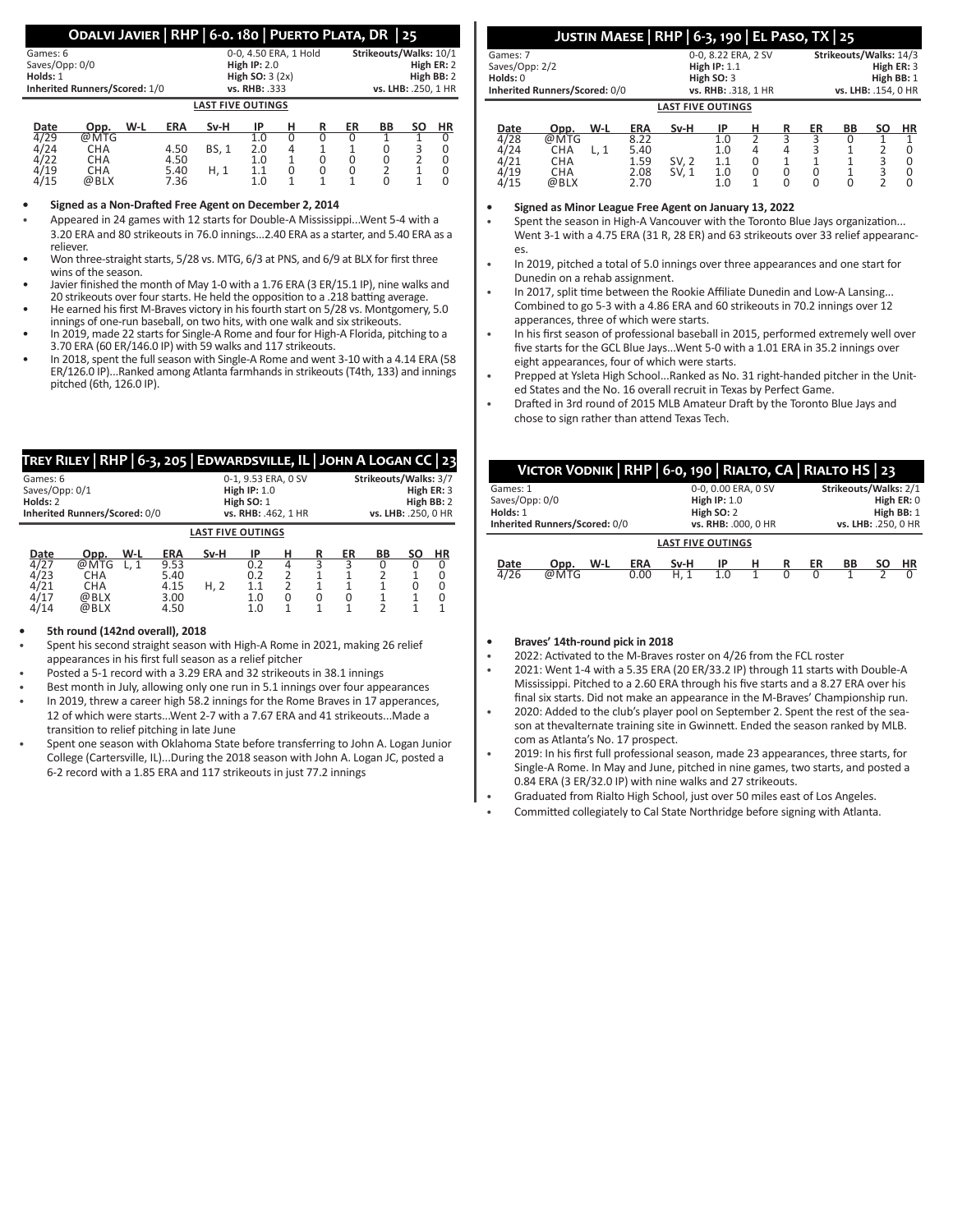# **Batting Capsules**

# **CJ Alexander | INF | 6-5, 225 | Fort Wayne, IN | SCOF | 26**

| High Hits: 2 | Last $HR: -$               |
|--------------|----------------------------|
| High Runs: 1 | <b>Multi-Hit Games: 3</b>  |
| High HR: 0   | vs. LHP: .167. 0 HR. 2 RBI |
| High RBI: 0  | vs. RHP: .320, 0 HR, 1 RBI |
|              |                            |

- 
- **• 20th round (592nd Overall), 2018** Appeared in 87 games, all with Mississippi in 2021...Hit .197 (60-for-304) with 10
- Improved at plate in the last two months of the season, hitting .310 (27-for-87) with 3 home runs, nine doubles and three triples in 27 games in August and
- 
- Hit first homer on 5/9 vs. PNS then a 2-HR game on 5/16 at BLX (2nd of career)<br>Appeared in two 2020 spring training games...Took two at-bats and went hitless with<br>a strikeout...Ended the season ranked by MLB.com as Atlanta
- a since the state and set of the season in 2019, limited to 43 games because of two separate inju-<br>ties...Hit .117 (15-for-128) with two doubles, two HR and eight RBI w/FLO+MIS<br>Sidelined three months with right elbow infla
- 
- Hit his only two homers in the same game, on 8/7 at Jacksonville, his first career multi-homer game.
- male homer game.<br>Played 3 seasons between Ball State, 2016-17, and the State College of Florida in '18

# **Hendrik Clementina| C | 6-2, 250 | Willemstad, Curacao | 24**

| Last Game: 1-4, HR, RBI, 2 R, BB, 3 K   | High Hits: $3(2x)$ | Last HR: 4/29 at MTG       |
|-----------------------------------------|--------------------|----------------------------|
| Series: 3-11, 3B, HR, RBI, 2 R, BB, 6 K | High Runs: 2       | <b>Multi-Hit Games: 2</b>  |
| Current Streak: 2                       | High HR: 1         | vs. LHP: .250. 1 HR. 1 RBI |
| Season Long Streak: 2                   | High RBI: 1        | vs. RHP: .235. 0 HR. 1 RBI |

- 
- **• Signed as Minor League Free Agent on February 11, 2021 • 2022:** Two 3-hit games, 4/10 vs MTG, 4/17 at BLX...hit first home run on 4/29 at
- MTG...<br>**2021:** Played in 45 games (24 C, 21 DH), all for Mississippi last season...Hit .206 (29-for-141) with eight homeruns and 21 RBI
- season....Ranked a Florida State League Mid-Season All-Star with High-A Daytona for 2019<br>season...Ranked among all Reds farm hands in home runs (14, T5th) and RBI (54,<br>T7th).
- T7th). In 2018, Midwest League Mid- and Post-Season All-Star with Single-A Dayton.. Slugged a career-best .497 in 96 games...His 18 home runs were fourth among
- Cincinnati minor leaguers<br>In 2017, split the season between the Reds and Dodgers organizations...Selected a<br>Pioneer League Mid-Season All-Star with the Dodgers' Ogden affiliate...Traded to<br>Cincinnati on 7/31 along with OF

# **Jesse Franklin V | OF | 6-1, 215 | Seattle, WA | Michigan | 23**

| Last Game: 0-4, BB, 2 K (Sun vs. CHA)<br><b>Series:</b> 6-21. 2 HR. 3B. 8 RBI. 2 BB | High Hits: 3<br>High Runs: 2 | Last $HR: 4/23$ vs $CHA$<br><b>Multi-Hit Games: 3</b> |
|-------------------------------------------------------------------------------------|------------------------------|-------------------------------------------------------|
| Current Streak: -1                                                                  | High HR: 1                   | vs. LHP: .455. 0 HR. 2 RBI                            |
| Season Long Streak: 3                                                               | High RBI: 4                  | vs. RHP: .182. 2 HR. 7 RBI                            |

- 
- **• 3rd round (97th overall), 2020** *\*\*ATLANTA BRAVES NO. 11 PROSPECT (MLB), NO. 7 PROSPECT (BA)\*\**
- **• 2022:** First hit as a M-Braves on 4/9 vs MTG, followed going 1-for-1 with 4 BB on 4/10 vs MTG...first AA home run on 4/20 vs CHA...went 3-for-4 with a home run, a triple and four RBI on 4/23 vs CHA, a double shy of cycle
- In his first season of professional baseball, played 101 games in High-A Rome in 2021...Hit .244 (88-for-360) with 24 home runs, 24 doubles and 61 RBI...Slugged .522 with an .842 OPS...Converted 19-23 stolen base attempts...Hit 11 home runs and knocked in 36 RBI in 101 at-bats in July.
- Played collegiately for Michigan
- I Had phenomenal sophomore season in 2019, hit .262 with 13 home runs and 55<br>RBI in 68 games while also picking up 51 walks en route to a .388 OBP...Honored<br>spots on the NCAA College World Series All-Tournament Team and 3r Big Ten after phenomenal sophomore campaign

# **Michael Harris II | OF | 6-0, 195 | Dekalb, GA | 21**

| Last Game: 1-3, RBI, R, 2 BB.                      | High Hits: $3(2x)$ | Last $HR: 4/27$ at MTG      |
|----------------------------------------------------|--------------------|-----------------------------|
| <b>Series:</b> 5-16, 2B, HR, 3 RBI, 3 R, 3 BB, 2 K | High Runs: 2       | <b>Multi-Hit Games: 6</b>   |
| Current Streak: 6 (19 gm on-base streak)           | High HR: 1         | vs. LHP: .211. 0 HR. 4 RBI  |
| Season Long Streak: 10                             | High RBI: $3(2x)$  | vs. RHP: .351, 2 HR, 12 RBI |

- 
- **• 3rd round (98th overall), 2019** *\*\*ATLANTA BRAVES NO. 1 PROSPECT (MLB), NO. 1 PROSPECT (BA)\*\**
- **• 2022:** Opened season on league best 10-game hitting streak, one of only three players in minor league baseball to start season with 10-game hit streak, including a pair of 3-hit games... Currently on a 18-game on-base streak...On 4/13 at BLX, went 3-for-4 and finished a home run shy of a cycle On 4/10 vs MTG, went 3-for-4 with 3 RBI, a walk and a stolen base...Hit first AA home run on 4/24 vs CHA, a 3-run HR to right field...4/27 at MTG hit second home run in three days...
- Received his third career non-roster invite to Atlanta's spring training...Appeared in seven games and hit .250 (3-for-12) with a double, two RBI, three stolen bases and one run. • Played 101 games for High-A Rome, hitting .294 (110-for-374) with seven home runs, 26
- doubles, .798 OPS and 64 RBI...Showed off tremendous speed, snagging 27 stolen bases while only being caught four times
- Prepped at Stockbridge High School in Stockbridge, Georgia, approximately 40 miles southeast of Truist Park...Ranked by Perfect Game as a top 100 recruit in the United States and the No. 11 overall recruit in the state of Georgia...High touted left-handed pitcher as well with a Per-fect Game No. 7 national ranking of left-handed pitchers in the 2019 class...Ultimately drafted

| LOGAN BROWN   C   6-0, 195   MT VERNON, IN   SOUTHERN IND   25 |               |                            |
|----------------------------------------------------------------|---------------|----------------------------|
| Last Game: 0-3 (Thurs. at MTG)                                 | High Hits: 2  | Last $HR: -$               |
| Series: 0-3                                                    | High Runs: 1  | <b>Multi-Hit Games: 1</b>  |
| <b>Current Streak: -1</b>                                      | High HR: 0    | vs. LHP: .000. 0 HR. 0 RBI |
| Season Long Streak: 2                                          | High $RBI: 0$ | vs. RHP: .238, 0 HR, 0 RBI |

**• 35th round, 2018**

- In first M-Braves game, went 2-for-4 with two singles on 4/9 vs MTG<br>• Received a non-roster invite to Atlanta's soring training Played in th
- Received a non-roster invite to Atlanta's spring training...Played in three games,
- went 2-for-4 with a double, single and three RBI Spent the 2021 season with High-A Rome...Played in 61 games, hitting .209 (48 for-230) with six home runs, eight doubles and 32 RBI...Battled injury, placed on 60-day IL in August, returned in September
- Spent time with Low-A Rome and High-A Florida...Combined to play in 99 games. Hit .272 (100-for-368) with one home run, 18 doubles and 46 RBI...Caught 37 of 93 (39.8%) runners stealing.
- Played three seasons for the University of Southern Indiana (Division II, IN)...In<br>201, set school's in-season hitting streak record at 21 games, recorded 17 multi-hit<br>games...Played in 140 games, 127 starts, hitting .310 and 76 RBI...Caught 24 of 45 (53.3%) runners stealing in college career

# **Riley Delgado | INF | 5-9, 180 | Murfreesboro, TN | MTSU | 27**

| Last Game: 3-4, HR, 2 RBI, 2 R   | High Hits: 3 | Last $HR: 4/29$ at MTG     |
|----------------------------------|--------------|----------------------------|
| Series: 5-14. HR. 2 RBI. 2 R. BB | High Runs: 2 | <b>Multi-Hit Games: 3</b>  |
| <b>Current Streak: 1</b>         | High HR: 1   | vs. LHP: .300, 1 HR, 2 RBI |
| Season Long Streak: 2            | High RBI: 1  | vs. RHP: .333, 0 HR, 1 RBI |

- 
- **9th Round (260nd Overall), 2017**<br>• 2022: Hit first home run, and 5th of his career on 4/29 at MTG...<br>• 2021: Split time with High-A Rome and Mississippi, promoted on 7/4...Combined to hit .246<br>(76-for-301) with two home r against Double-A Birmingham...Battled injury, placed on 60-day injured list on 5/24 before
- 
- 2021 w/ROME: 51 G, .227, 3 2B, 2 HR, 15 RBI, 24 R, 19 BB, 3 SB, .568 OPS<br>Spent 2019 with High-A Florida and was named an FSL Mid- and Post-Season All-Star.<br>Led the circuit in hits (144), while finishing 7th in batting aver
- Player of the Month for April by the organization. At the end of 2019 tabbed by MLB.com as Atlanta's No. 24 prospect...Named by Baseball
- America as having the best "Strike-Zone Discipline" in the Braves organization.<br>In 2018 appeared in 122 games between Single-A Rome and High-A Florida, combining to<br>bat .315 (153-for-486). Led all Atlanta farmhands with 15
- 
- League Mid-Season All-Star after hitting .318 in 59 games before the All-Star break.<br>Finished his career at Middle Tennessee with a career batting average of .369, 7th-best in program history. During his senior season, sta
- Prior to MTSU, attended Columbia St. CC (TN) and won a Golden Glove in 2015 and was • named the NJCAA National Defensive Player

# **Yariel Gonzalez | INF | 6-1, 190 | Mayaguez, Puerto Rico | 27**

| <b>Last Game:</b> 3-4, 2B, HR, 2 RBI, R, BB          | High Hits: 3 | Last $HR: 4/29$ at MTG     |
|------------------------------------------------------|--------------|----------------------------|
| <b>Series:</b> 6-17, 2 2B, 2 HR, 4 RBI, 3 R, BB, 2 K | High Runs: 1 | <b>Multi-Hit Games: 2</b>  |
| Current Streak: 1 - 3 of 4                           | High $HR: 1$ | vs. LHP: .333. 1 HR. 1 RBI |
| Season Long Streak: 2                                | High RBI: 1  | vs. RHP: .263. 1 HR. 3 RBI |

- **• Transferred from Triple-A Gwinnett on Sunday, April 24**
- **• 2022:** With GWN: 12 G, .122 (5-for-41), 1 2B, 3 RBI, 2 BB
- Signed by Atlanta as a minor league free agent on December 15, 2021
- **• 2021:** Split time between Double-A Erie and Triple-A Toledo, combined to hit .276 with 17 home runs and 63 RBI
- Combined to hit 15 home runs, 72 RBI between Palm Beach, Springfield, and Memphis in 2019.
- Made a stop in Triple-A with Memphis in 2019
- Originally signed by St. Louis as a non-drafted free agent in 2016

| TREY HARRIS   OF   6-0, 225   AUSTELL, GA   MIZZOU   26        |              |                            |  |  |  |
|----------------------------------------------------------------|--------------|----------------------------|--|--|--|
| Last Game: 0-4, R (Tues at MTG)                                | High Hits: 2 | <b>Last HR: 4/9, MTG</b>   |  |  |  |
| <b>Series: 0-4. R</b>                                          | High Runs: 2 | <b>Multi-Hit Games: 2</b>  |  |  |  |
| Current Streak: -5 - 0-10                                      | High HR: 1   | vs. LHP: .167. 0 HR. 0 RBI |  |  |  |
| High RBI: 1<br>vs. RHP: .148. 1 HR. 2 RBI                      |              |                            |  |  |  |
| Season Long Streak: 3<br>__ _ _ _ _ _ _ _<br>$\cdots$ $\cdots$ |              |                            |  |  |  |

**• 32nd Round (952nd Overall), 2018 • \*\*ATLANTA BRAVES NO. 30 PROSPECT (MLB), NO. 29 PROSPECT (BA)\*\***

- In **2022 debut** on April 9 vs MTG, homered to dead center and went 2-for-4 with an RBI
- Played 96 games for Double-A Mississippi...Hit .247 (90-for-364) with eight home runs, 15 doubles and 50 RBI.
- Season-high 7-game hitting streak 6/30-7/8 (11-for-31, .350, 2B, 2 HR, 6 RBI)
- Game winning hit on 5/19 vs. CHA single in 8th of 4-3 win
- 
- Was #8 on SC Top 10 on 9/10 after a diving catch vs. MTG Had a 4-hit game on 6/2 at PNS with 2 doubles...2-homer game on 7/31 at PNS
- Received a non-roster invite to Atlanta's spring training for a second straight year...Hit .286 (4-for-14) with a double, run, three RBI, walk and stolen base in 13 games. Had his only multi-hit game on March 12 vs. Minnesota entering the game as a replacement for Marcell Ozuna.
- 
- 
- Non-Roster invite in 2020 in 11 games and went 3-for-15 (.200) with one triple, one home run, three RBI and two runs scored. 2019 Atlanta Braves Minor League Player of the Year and Florida Player of the Year by the Braves... Combined to hit .323/.389/.498 (152-for-470) with 14 home runs, 73 RBI, 8 stolen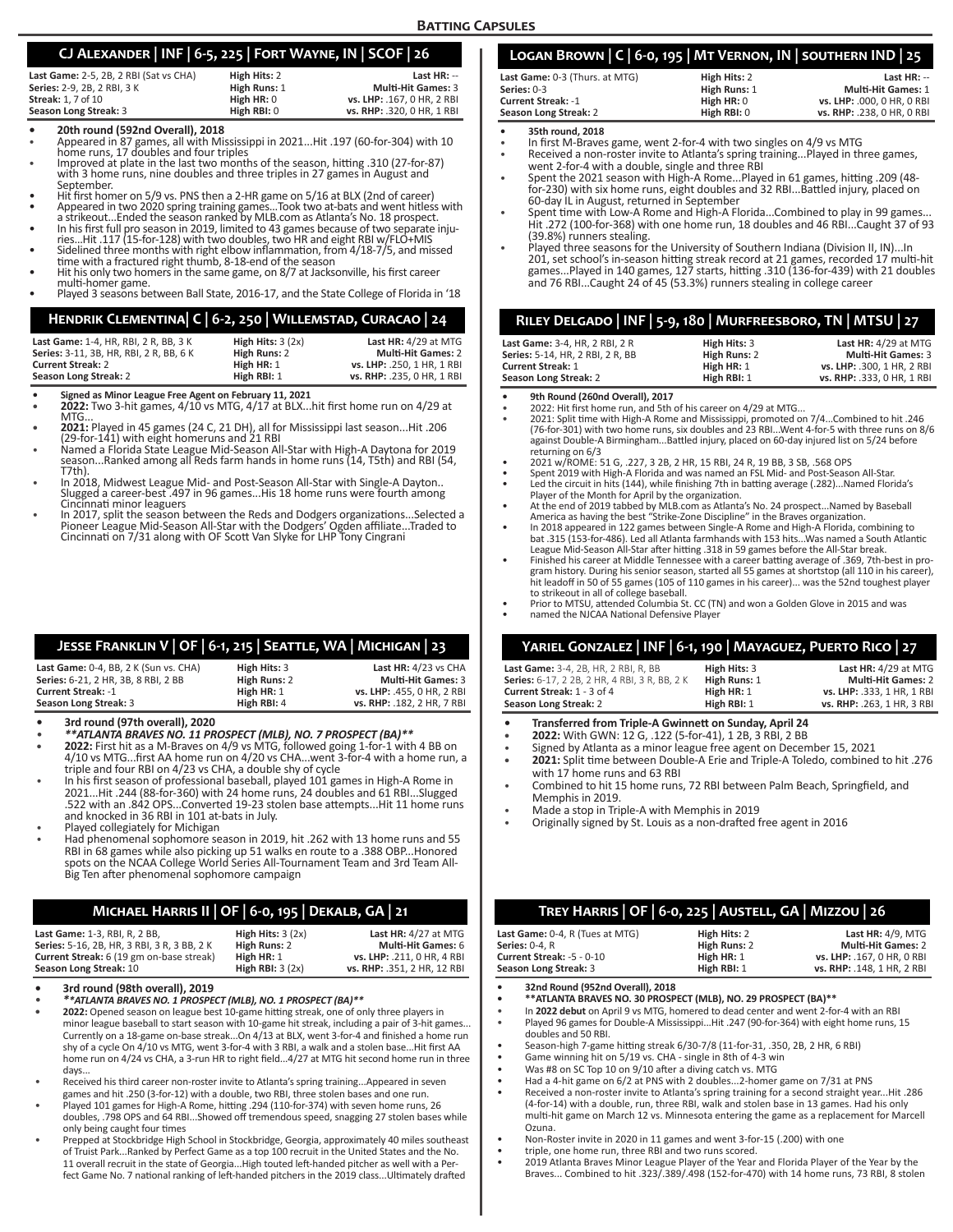# **Drew Lugbauer | C/1B | 6-4, 225 | Pleasant Valley, NY | Michigan | 25**

| Last Game: 1-4, RBI, R, BB, 2 K             |  |  |  |  |
|---------------------------------------------|--|--|--|--|
| Series: 6-15, 2B, 2 HR, 3 RBI, 5 R, BB, 7 K |  |  |  |  |
| <b>Current Streak: 6</b>                    |  |  |  |  |
| Season Long Streak: 6                       |  |  |  |  |

**Last HR:** 4/27 at MTG<br> **High Runs:** 3 **Multi-Hit Games:** 4 **Series:** 6-15, 2B, 2 HR, 3 RBI, 5 R, BB, 7 K **High Runs:** 3 **Multi-Hit Games:** 4 **High HR: 1 vs. LHP:** .235, 2 HR, 4 RBI<br> **High RBI:** 2 **vs. RHP:** .294, 4 HR, 10 RBI

**Season Long Streak:** 6 **High RBI:** 2 **vs. RHP:** .294, 4 HR, 10 RBI

**• 11th Round (320th Overall), 2017**

- **• 2022:** Homers on back-to-back days, at MTG, 4/26-4/27...Hit on solo home run on opening night against MTG (4/8)
- **• 2021:** Played 86 games for Mississippi in 2021, 62 at 1B, 23 at DH, 1 at C...Hit .223 (67-for-300) with 18 home runs, 15 doubles and 51 RBI
- Homers in 3-straight games, 7/25 vs. BLX and 7/27 at PNS, and 2-straight, 6/8 and 6/11 at BLX. 8/17-8/19 at MTG, and 9/3-9/4 at BLX...hit 5 HR in 8 games, 7/23- 7/31...7 HR in 14 games, 7/23-8/10...9 HR in 19 G 7/23-8/19
- 2-HR game on 8/10 vs. BLX...Grand Slam on 8/17 at MTG
- Go-ahead 2-run home run on 6/29 at MTG
- Hit first HR of 2021 on 5/16 at BLX off MIL rehabber Bobby Wahl
- Played 127 games for High-A Florida in 2019 and led the club and finished fourth in the Florida State League in home runs (16)...Also had a team-best 26 doubles... Along with his one triple, totaled 43 extra-base hits, the third most in the FSL.
- All-Big Ten freshman team while helping the Wolverines win a conference title in 2015...played both third base and catcher at Michigan.

|                                   | ANDREW MORITZ   OF   5-11, 180   CHARLOTTE, NC   25 |            |
|-----------------------------------|-----------------------------------------------------|------------|
| <b>Last Game:</b> 0-2, R, 2 BB, K | High Hits: -                                        | Last HR: - |

|                                |              | -----------                |
|--------------------------------|--------------|----------------------------|
| <b>Series:</b> 0-2, R, 2 BB, K | High Runs: - | <b>Multi-Hit Games: -</b>  |
| <b>Current Streak: --</b>      | High HR: -   | vs. LHP: .000. 0 HR. 0 RBI |
| Season Long Streak: -          | High RBI: -  | vs. RHP: .000. 0 HR. 0 RBI |
|                                |              |                            |

**• Braves' sixth round (172nd overall) pick in 2018**

- 2022: Transferred to Mississippi from High-A Rome on 4/29...w/ROM: .250/0/2 in 7 games.
- 2021: Played in 78 games for Rome, batting .280 with eight doubles, one home run, 18 RBI, and 10 stolen bases.
- 2019: Played in 96 games between Single-A Rome and High-A Florida, slashing .257/.294/.289 (95-for-370) with 10 doubles, 23 RBI and 38 runs scored...Hit .289 (28 for-97) in 24 games in July to garner Player of the Month honors for the Fire Frogs
- Amateur: Played collegiately at UNC Greensboro...Is the second highest drafted position player in school history...Holds the school's all-time record in batting average (.406) and triples (23)...Also compiled the longest hitting (23) and on-base (47) streaks in program history...Won the conference's batting title in each of his three years on campus...Named the Southern Conference Player of the Year in 2018...Hit .428 that year, a single-season school record

# **Jefrey Ramos | OF | 6-2, 218 | Bonao, DR | 23**

| Last Game: 0-4. K                | High Hits: 1 | Last HR: 4/17 at BLX       |
|----------------------------------|--------------|----------------------------|
| Series: 2-14, 2B, 2 RBI, BB, 2 K | High Runs: 1 | <b>Multi-Hit Games: 0</b>  |
| Current Streak: 1 - 4 of 6       | High HR: 1   | vs. LHP: .200. 0 HR. 0 RBI |
| Season Long Streak: 3            | High RBI: 2  | vs. RHP: .167. 1 HR. 5 RBI |
|                                  |              |                            |

- **• Signed as a non-drafted free agent on July 2, 2016** Played 58 games for Mississippi in 2021...Hit .183 (36-for-197) with six home runs, five doubles and 23 RBI
- Placed on the Injured List on 7/14 with hamstring strain, activated on 7/27..added to the injured list again from 8/27-9/14
- Hit home runs on consecutive days on 6/10-6/11 at Biloxi, first two of 2021
- Spent 7 days on the M-Braves Developmental List, 5/18-5/25
- Had first Braves hit of the season, ending Max Meyer's 4.1 no-hit innings on 5/5.
- Played in a single-season career best 128 games, all with High-A Florida...Led the team in RBI (56)...Finished the campaign tabbed by MLB.com as Atlanta's No. 28 prospect.
- In 2018, ranked in the Top 10 among Atlanta farmhands in home runs (T4th, 16), RBI (4th, 69) and slugging percentage (9th, .424) for Rome.
- Named by the organization as the GCL Braves Player of the Year in 2017 after batting .325 (38-for-177) and leading the team in home runs (6) and RBI (30).

# **Jalen Miller | INF | 5-11, 180 | Atlanta, GA | 25**

| Last Game: 1-5, HR, RBI, R, 2 K (Wed at MTG) High Hits: 2 |               | <b>Last HR: <math>4/27</math> at MTG</b> |
|-----------------------------------------------------------|---------------|------------------------------------------|
| Series: 1-5. HR. RBI. R. 2 K                              | High Runs: 1  | <b>Multi-Hit Games: 1</b>                |
| Current Streak: 1 - 1-16                                  | High $HR: 0$  | vs. LHP: .143. 0 HR. 1 RBI               |
| Season Long Streak: 3                                     | High $RBI: 0$ | vs. RHP: .200, 1 HR, 1 RBI               |
|                                                           |               |                                          |

- **• Minor League Phase of Rule 5 Draft, from SF, in December, 2020**
- Played in 76 games for Mississippi in 2021...Hit .201 (46-for-229) with nine home runs, 13 doubles and 29 RBI
- Homers in back-to-back games,  $7/28-7/30$  at Pensacola<br>• Had a season-bigh 5-game bitting streak  $(5/30-6/9)$
- Had a season-high 5-game hitting streak (5/30-6/9)
- Two of Miller's first three hits were home runs (Opening Night,  $5/5$  and  $5/20$  G2 vs. CHA.<br>• Hit walk-off sacrifice fly on  $5/29$  vs. MTG in 10th inning
- Hit walk-off sacrifice fly on 5/29 vs. MTG in 10th inning
- Named an Eastern League Mid-Season All-Star in 2019 and stole 27 bases with Richmond, seventh most in the league.
- Led the Flying Squirrels in hits (106), RBI (48) and runs scored (55)...Played in a single-season career-most 135 games.
- Tabbed a California League Mid- and Post-Season All-Star with High-A San Jose in 2018... Hit for the cycle on 4/11/18 at Lancaster, going 5-for-7 with four RBI...Three days later, on 4/14, hit a walk-off two-run home run in the 11th inning.
- Attended Riverwood International Charter School in Sandy Springs, Ga., less than five miles from Truist Park...his family had Braves season tickets at Turner Field.
- Drafted by the San Francisco Giants out of high school, in the 3rd round (95th overall) in 2015... Was committed to play collegiately at Clemson before signing with the SF.

# **Jacob Pearson | OF | 6-1, 200 | West Monroe, LA | 23**

|                                            | . .          |                            |
|--------------------------------------------|--------------|----------------------------|
| <b>Last Game: 0-5, 2 K</b>                 | High Hits: 1 | Last $HR: -$               |
| <b>Series: 1-16, 2B, RBI, R, 2 BB, 8 K</b> | High Runs: 1 | <b>Multi-Hit Games: 0</b>  |
| Current Streak: -2 - 1-26                  | High HR: 0   | vs. LHP: .000. 0 HR. 0 RBI |
| Season Long Streak: 2                      | High RBI: 1  | vs. RHP: .097. 0 HR. 3 RBI |

- **• Minor League Phase of Rule 5 Draft, from MIN, in December, 2020**
- Played 53 games for Mississippi in 2021...Hit .171 (26-for-152) with four home runs and 19 RBI.
- Hit first home run on  $5/9$  vs. PNS and second on  $5/16$  at BLX.
- Had 7 RBI's over two games, 8/11-8/13 vs. BLX...including all 4 in 4-1 win on 8/13. • Split 2019 season between Single-A Cedar Rapids and High-A Fort Myers in the
- Twins organization, hitting .233 (95-for-408) with 47 runs scored, 22 doubles, three triples, five home runs, 41 RBI and 43 walks in 117 games...Set single-season career highs in hits, doubles, RBI and walks
- 2018: Hit a career-best .237 in 78 games with Cedar Rapids.
- Was traded by the Angels to the Minnesota Twins on 12/6 for international bonus pool money.
- Drafted by LAA out of high school, in the 3rd round (85th overall) in 2017.
- Was committed to LSU prior to signing with the Angels...Originally committed to Mississippi State, but switched prior to his senior season.

# **Luke Waddell | INF | 5-9, 180 | Loveland, OH | Georgia Tech | 23**

| <b>Last Game:</b> 0-4. RBI. 2 K     | High Hits: 4 | Last $HR: -$               |
|-------------------------------------|--------------|----------------------------|
| Series: 4-17, 2B, 4 RBI, R, BB, 4 K | High Runs: 1 | <b>Multi-Hit Games: 3</b>  |
| Current Streak: -24 of 6            | High HR: 0   | vs. LHP: .455. 0 HR. 1 RBI |
| Season Long Streak: 4               | High RBI: 3  | vs. RHP: .176. 0 HR. 8 RBI |

- **• 5th Round (157th overall), 2021**
- **• 2022:** Went 4-for-5 with an RBI 2B on 4/23 vs CHA, followed with another multi-hit game on 4/24
- Split time between High-A Rome and Mississippi, first Atlanta 2021 draft pick to reach Double-A... Combined to .260 (26-for-100) with six home runs and 15 RBI
- Promoted from High-A Rome to Mississippi on 9/2...w/ROM: 21G, .304, 2B, 6 HR, 13 RBI, 7 BB, .372 OBP, .952 OPS.
- Hit in each of his first three games with the M-Braves.
- Rome Player of the Month in Aug: .313, 6 HR, 12 RBI, 14 R, .375 OBP, .984 OPS. • Named High-A East POW, 8/24-8/29 at Bowling Green, batting .545 (12-for-22), 6 HR, 10 RBI, 8 R, 1 BB, 1 SO...2-HR game on 8/27... Began week batting .190 with one extra-base hit in 13 games as a pro, and ended it hitting .313.
- First Atlanta Braves 2021 draft pick to reach Double-A
- Helped lead GT to its second-consecutive ACC Coastal Division Championship in 2021 and selected as first-team All-ACC...hit .309 for the season as one of the nation's best table setters with 71 hits, 12 doubles, a triple, eight home runs, and 33 RBI.
- One of the toughest hitters to strikeout out in the country, leading the ACC and ranking sixth nationally at 14.4 at-bats per strikeout.
- He finished his college batting .354 over the last two months of the season.
- For his career, hit .308 hitter, with .407 OBP, in 172 games and 161 starts after hitting .300 in each of his final three years.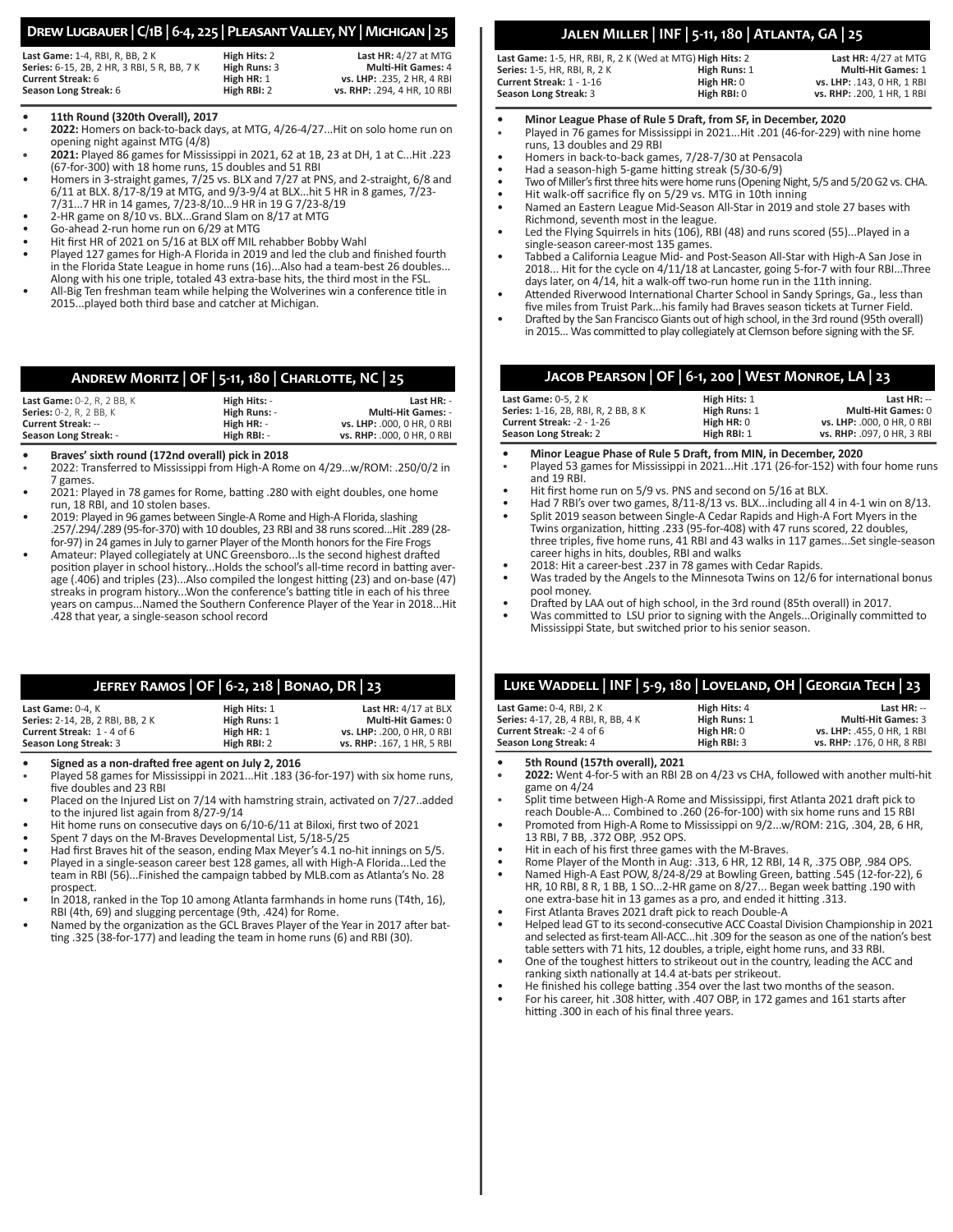# **2022 Statistical Breakdown**

# **Club Miscellaneous**

#### **Club Batting**

| <u>CLUB DAIINT</u> |  |  |  |
|--------------------|--|--|--|
|                    |  |  |  |
|                    |  |  |  |
|                    |  |  |  |
|                    |  |  |  |
|                    |  |  |  |
|                    |  |  |  |
|                    |  |  |  |
|                    |  |  |  |
|                    |  |  |  |
|                    |  |  |  |
|                    |  |  |  |
|                    |  |  |  |
|                    |  |  |  |
|                    |  |  |  |
|                    |  |  |  |
|                    |  |  |  |
|                    |  |  |  |
|                    |  |  |  |
|                    |  |  |  |
|                    |  |  |  |
|                    |  |  |  |
|                    |  |  |  |

#### **Individual Batting**

| Most Extra Base Hits, Game  2 (Michael Harris II, Jesse Franklin V) |
|---------------------------------------------------------------------|
|                                                                     |
|                                                                     |
|                                                                     |

# **Club Pitching**

# **Individual Pitching**

### **Club & Individual Fielding**

\* NEW M-BRAVES RECORD

\*\* NEW SOUTHERN LEAGUE RECORD

\*\*\*TIED SOUTHERN LEAGUE RECORD

**Ejections**

| Date                                           | Player/Coach                            | Inning/Umpire                                   |
|------------------------------------------------|-----------------------------------------|-------------------------------------------------|
|                                                | <b>2022 AWARD WINNERS</b>               |                                                 |
| <b>FARM BURFAU PLAYERS OF THE WEEK</b>         |                                         |                                                 |
| Date Range<br>$4/11-17$<br>$4/19 - 24$         | Pitcher<br>Jared Shuster<br>Hayden Deal | Hitter<br>Michael Harris II<br>Jesse Franklin V |
| <b>MILB SOUTHERN LEAGUE PLAYER OF THE WEEK</b> |                                         |                                                 |
| Date Range<br>$4/11 - 17$                      | Player<br>Matt McLain (CHA)             |                                                 |

# **MiLB Southern League Pitcher of the Week**

# **Date Range**<br>4/11-17

Player<br>Brett Kerry (RCT)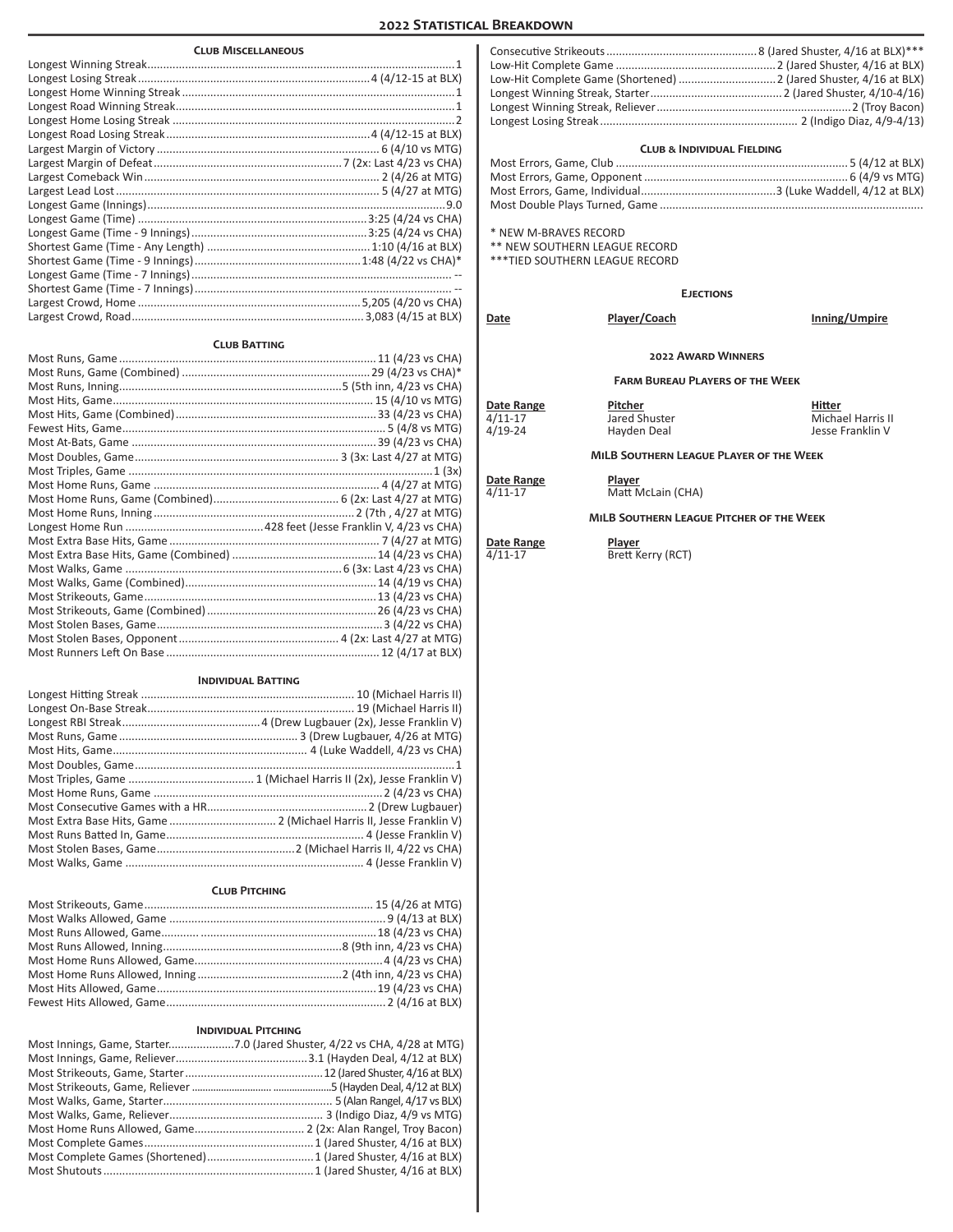# **All-Time Statistical Breakdown**

# **Last Time It Happened Against the Braves**

| <b>Hitting</b> |                                                               |
|----------------|---------------------------------------------------------------|
|                |                                                               |
|                |                                                               |
|                |                                                               |
|                |                                                               |
|                |                                                               |
|                |                                                               |
|                |                                                               |
|                |                                                               |
|                |                                                               |
|                |                                                               |
|                |                                                               |
|                |                                                               |
|                |                                                               |
|                |                                                               |
|                |                                                               |
|                |                                                               |
|                | Back-to-Back Home Runs Quincy McAfee/TJ Hopkins (4/23 vs CHA) |
|                |                                                               |
|                |                                                               |
|                |                                                               |
|                |                                                               |
|                |                                                               |
|                |                                                               |
|                |                                                               |

#### **Pitching**

| No-Hitter (Combined)Small/Vennaro/Kirby/Hardy (5/15/21 at BLX)                       |
|--------------------------------------------------------------------------------------|
|                                                                                      |
|                                                                                      |
|                                                                                      |
| No-Hitter through 7 (Combined  Small/Vennaro/Kirby (5/15/21 at BLX)                  |
|                                                                                      |
|                                                                                      |
|                                                                                      |
|                                                                                      |
|                                                                                      |
|                                                                                      |
| Back-to-Back Shutouts Dobnak-Wentz-Clay & Barnes-De La Cruz-Bray (7/1-7/2/19 at PNS) |
|                                                                                      |
|                                                                                      |
|                                                                                      |
|                                                                                      |
|                                                                                      |

# **Miscellaneous**

| Nine Steals (Team), One Game. Gordon/Robinson/Nivar 2/Perez 3/Herrera/Smith (6/12/10 |
|--------------------------------------------------------------------------------------|
|                                                                                      |
|                                                                                      |
|                                                                                      |
|                                                                                      |
|                                                                                      |
|                                                                                      |
|                                                                                      |

| Hitting |                                                                            |
|---------|----------------------------------------------------------------------------|
|         |                                                                            |
|         |                                                                            |
|         |                                                                            |
|         |                                                                            |
|         |                                                                            |
|         |                                                                            |
|         |                                                                            |
|         | Three RBI game by a pitcherTouki Toussaint (6/9/18 vs. PNS--2-3, 2B, 3 RBI |
|         | Back-To-Back Five-Hit Games  Emerson Landoni (7/12-13/15 at CHA)           |
|         |                                                                            |
|         |                                                                            |
|         |                                                                            |
|         |                                                                            |
|         |                                                                            |
|         |                                                                            |
|         |                                                                            |
|         | Lead-Off Home Run (Bottom 1st)  Cristian Pache (6/14/19 vs. MOB)           |
|         | Lead-Off Home Run (Back-to-Back Games)  Mycal Jones (4/25-26/14 at PNS)    |
|         |                                                                            |
|         |                                                                            |
|         | Two-Home Run Game Shea Langeliers/Drew Lugbauer (8/10/21 vs. BLX)          |
|         |                                                                            |
|         | Back-to-Back Home Runs Yariel Gonzalez/Drew Lugbauer (4/27/22 at MTG)      |
|         | HR on Consecutive Pitches  Eric Duncan & Willie Cabrera (7/10/10 vs BIR)   |
|         |                                                                            |
|         |                                                                            |
|         |                                                                            |
|         |                                                                            |
|         |                                                                            |
|         |                                                                            |
|         |                                                                            |

**Last Time It Happened for the Braves**

# **Pitching**

| No-Hitter (Ind.) ……………………………………………………… Tommy Hanson (6/25/08 vs BIR)                 |
|--------------------------------------------------------------------------------------|
|                                                                                      |
|                                                                                      |
|                                                                                      |
|                                                                                      |
|                                                                                      |
|                                                                                      |
|                                                                                      |
| Two-Hitter De La Cruz/Hoekstra/Roney/Burrows (8/15/19 vs. BIR)                       |
| Three-Hitter…………………………Deal/Bacon/Wilson/Nunn/Hernandez (6/13/21 at BLX)              |
|                                                                                      |
|                                                                                      |
| Combined Shutout Deal/Bacon/Latcham/Diaz/White (8/20/21 G1 at MTG)                   |
|                                                                                      |
| Back-to-Back Shutouts Strider/Latcham & Vodnik/Deal/White/Wilson (8/6-8/7/21 at BIR) |
| Three Consecutive ShutoutsM. Coenen/B. O'Connor/M. Wright (6/26-28/05 at TNS)        |
|                                                                                      |
|                                                                                      |
|                                                                                      |
|                                                                                      |
| Scoreless Innings Streak, 20+ InningsNolan Kingham 25 (6/6/21-6/23/21                |
|                                                                                      |

# **Miscellaneous**

| Two Position Players Pitched in a GameGustavo Nunez & David Rohm (4/18/14 vs HVL)   |
|-------------------------------------------------------------------------------------|
|                                                                                     |
|                                                                                     |
| Pitcher Batted Twice in One Inning  David Peterson (8/4/16 at PSC)                  |
| All Three Outfielders Recorded an OF AssistHarrilchak/Jones/Nelson (8/11/11 at MOB) |
|                                                                                     |
| Nine Steals (Team), One GameRozema/Burrus/Esquivel/Pope/Salty (5/1/07 at MOB)       |
|                                                                                     |
|                                                                                     |
|                                                                                     |
|                                                                                     |
|                                                                                     |
|                                                                                     |
|                                                                                     |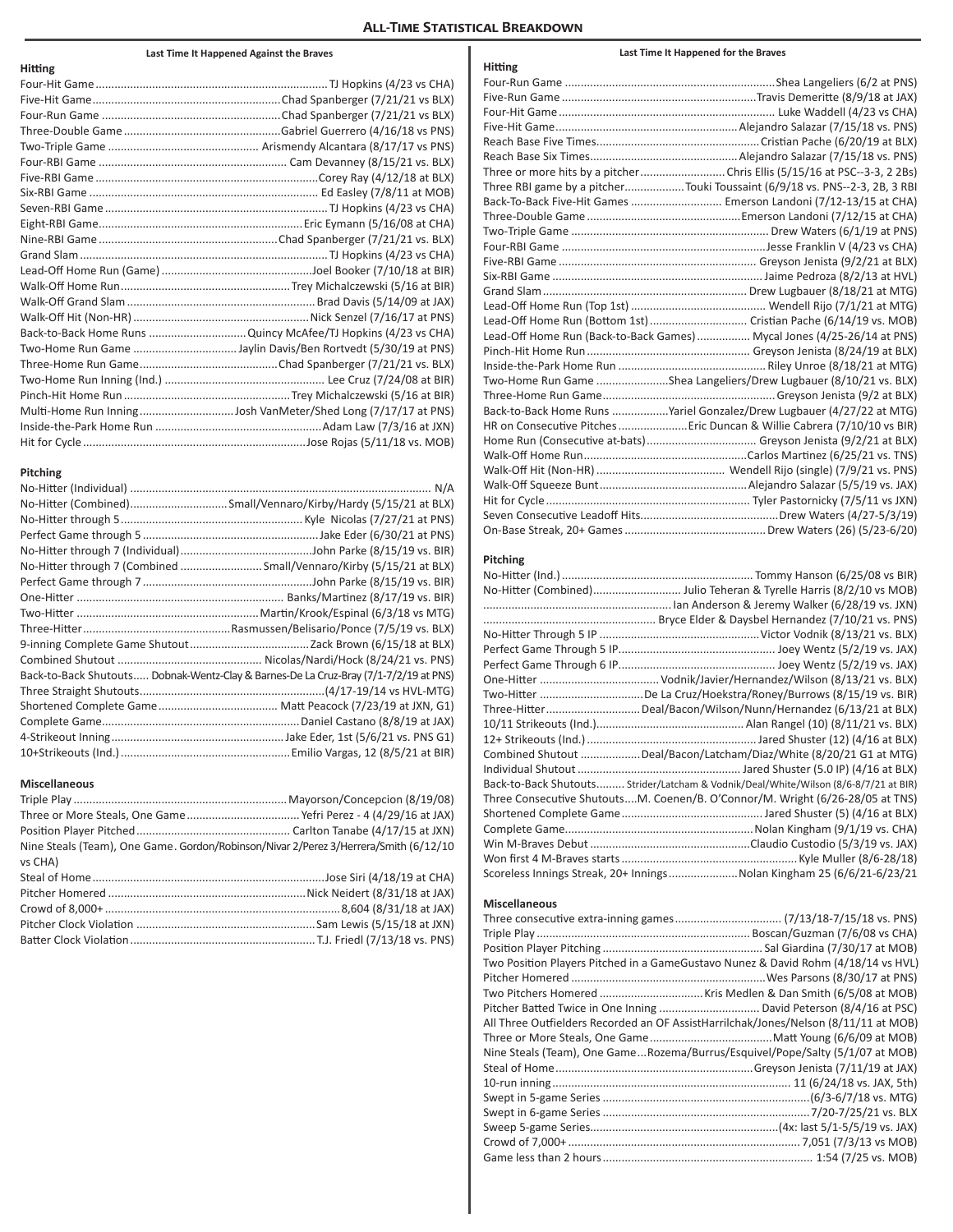| Date                  |                                                                                                         | <b>GRAND SLAMS (ALL-TIME)</b><br>Batter                              | Opponent                 |
|-----------------------|---------------------------------------------------------------------------------------------------------|----------------------------------------------------------------------|--------------------------|
| 7/17/05               |                                                                                                         | Iker Franco                                                          | <b>WTN</b>               |
| 5/26/06<br>7/27/06    |                                                                                                         | Michael Rosamond<br>Jarrod Saltalamacchia                            | BIR<br>MOB               |
| 8/6/06                |                                                                                                         | Josh Burrus                                                          | <b>MTG</b>               |
| 5/2/07                |                                                                                                         | <b>Josh Burrus</b>                                                   | <b>MTG</b>               |
| 6/8/07<br>5/17/08     |                                                                                                         | Mike Rozema<br>Jason Perry                                           | <b>BIR</b><br><b>CHA</b> |
| 5/14/10               |                                                                                                         | Mauro Gomez                                                          | <b>CHA</b>               |
| 9/1/10<br>9/4/10      |                                                                                                         | Mycal Jones<br>Michael Daniel                                        | <b>WTN</b><br><b>BIR</b> |
| 7/21/11               |                                                                                                         | Antoan Richardson                                                    | <b>JAX</b>               |
| 6/7/12<br>5/7/13      |                                                                                                         | Joe Terdoslavich<br>Jaime Pedroza                                    | <b>TNS</b><br><b>MTG</b> |
| 6/3/13                |                                                                                                         | Luis Nunez                                                           | <b>CHA</b>               |
| 6/5/14                |                                                                                                         | Kyle Kubitza<br>Carlos Franco                                        | <b>CHA</b><br><b>JAX</b> |
| 5/18/17<br>6/12/18    |                                                                                                         | Carlos Martinez                                                      | <b>PNS</b>               |
| 4/15/19               |                                                                                                         | Luis Valenzuela                                                      | at CHA                   |
| 5/27/21<br>8/6/21     |                                                                                                         | Shea Langeliers<br><b>Trey Harris</b>                                | MTG<br>at BIR            |
| 8/17/21               |                                                                                                         | Drew Lugbauer                                                        | at MTG                   |
|                       |                                                                                                         | <b>BACK-TO-BACK HOME RUNS (ALL-TIME)</b>                             |                          |
| Date                  |                                                                                                         | <b>Batter</b><br>Scott Thorman & Brian McCann                        | Opponent                 |
| 4/20/05<br>4/10/07    |                                                                                                         | Jarrod Saltalamacchia & Matt Esquivel                                | MTG<br>CAR               |
| 5/9/07                |                                                                                                         | Brent Lillibridge & Brandon Jones                                    | <b>WTN</b>               |
| 6/25/07<br>7/15/07    |                                                                                                         | Clint Sammons & Van Pope<br>Brandon Jones & Matt Esquivel            | <b>MTG</b><br><b>MTG</b> |
| 6/21/08               |                                                                                                         | Greg Creek & Kala Ka'aihue                                           | <b>MTG</b>               |
| 7/31/08<br>5/25(2)/09 |                                                                                                         | Reid Gorecki & Kala Ka'aihue<br>Brandon Hicks & Concepcion Rodriguez | CHA<br><b>MOB</b>        |
| 8/7/09                |                                                                                                         | Brandon Hicks & Jason Heyward                                        | <b>HVL</b>               |
| 5/14/10               |                                                                                                         | Mauro Gomez & Donell Linares<br>Eric Duncan & Willie Cabrera         | <b>CHA</b><br><b>BIR</b> |
| 7/10/10<br>5/4/16     |                                                                                                         | Carlos Franco & Willians Astudillo                                   | <b>TNS</b>               |
| 5/24/17               |                                                                                                         | Ronald Acuna & Travis Demeritte                                      | <b>PNS</b>               |
| 7/5/17<br>7/3/19      |                                                                                                         | Connor Lien & Jared James<br>Tyler Neslony & Ryan Casteel            | <b>MOB</b><br>@PNS       |
| 8/27(1)/19            |                                                                                                         | Ryan Casteel & Connor Lien                                           | @BLX                     |
| 7/6/21                |                                                                                                         | Jalen Miller & Greyson Jenista                                       | <b>PNS</b>               |
| 7/27/21<br>8/10/21    |                                                                                                         | Braden Shewmake & Shea Langeliers<br>Shea Langeliers & Drew Lugbauer | @PNS<br><b>BLX</b>       |
| 4/27/22               |                                                                                                         | Yariel Gonzalez & Drew Lugbauer                                      | @MTG                     |
| <b>Homers</b>         | <b>Date</b>                                                                                             | <b>MULTI-HOME RUN GAMES (ALL-TIME)</b><br><b>Batter</b>              | Opponent                 |
| 3332222222            | $\begin{array}{r}\n 773/19 \\  6/2/21 \\  89/2/21 \\  7/24/05 \\  8/11/25\n\end{array}$                 | Ryan Casteel<br>Shea Langeliers                                      | at PNS<br>at PNS         |
|                       |                                                                                                         | Greyson Jenista<br>Josh Burrus                                       | at BLX<br>MOB            |
|                       | 8/11/05                                                                                                 | Luis Hernandez                                                       | <b>CHA</b>               |
|                       | 8/20/05                                                                                                 | Michael Rosamond<br><b>Barbaro Canizares</b>                         | JAX<br><b>JAX</b>        |
|                       | $\frac{5}{29}$ /06<br>6/4/06<br>7/27/06                                                                 | Michael Rosamond<br>Jarrod Saltalamacchia                            | CAR<br>MOB               |
|                       | 4/10/07                                                                                                 | Jarrod Saltalamacchia                                                | CAR                      |
| 2                     | 4/24/07<br>4/27/07                                                                                      | Jarrod Saltalamacchia<br>Brandon Jones                               | <b>BIR</b><br>мов        |
|                       | 5/6/07                                                                                                  | Brandon Jones                                                        | MTG<br>MTG               |
|                       | 7/15/07<br>5/23/08                                                                                      | Matt Esquivel<br>Kala Ka'aihue                                       | TNS                      |
|                       | 5/29/08<br>6/6/08                                                                                       | Jason Perry<br>Jordan Schafer                                        | WTN<br>MOB               |
|                       | 6/30/08<br>8/18/08                                                                                      | Kala Ka'aihue<br>Jordan Schafer                                      | <b>MTG</b><br>CAR        |
|                       |                                                                                                         | <b>Brandon Hicks</b>                                                 | <b>CHA</b>               |
|                       | $\frac{8}{25}/09$<br>7/2/10<br>4/24/11                                                                  | Mauro Gomez<br>Ernesto Mejia                                         | <b>BIR</b><br>MTG        |
|                       | 6/30(1)/11<br>9/2/11                                                                                    | Donell Linares<br>Ed Lucas                                           | HVL<br>CAR               |
|                       | $\frac{9}{3}/\frac{11}{12}$                                                                             | Ernesto Mejia                                                        | CAR                      |
|                       |                                                                                                         | Joe Leonard<br>Braeden Schlehuber                                    | CHA<br><b>JAX</b>        |
|                       | $\frac{1}{9}$ /13<br>$\frac{6}{9}$ /13<br>$\frac{7}{19}$ /13<br>$\frac{8}{5}$ /13<br>$\frac{8}{11}$ /13 | Christian Marrero<br>Christian Bethancourt                           | PNS<br><b>JXN</b>        |
|                       |                                                                                                         | Barrett Kleinknecht                                                  | HVL                      |
|                       | 4/26/14                                                                                                 | Christian Bethancourt<br>Kyle Kubitza                                | <b>JXN</b><br><b>PNS</b> |
|                       | 5/23/14<br>7/16/14                                                                                      | Cedric Hunter<br>Daniel Castro                                       | CHA<br><b>BIR</b>        |
|                       | 7/31/16                                                                                                 | Connor Lien                                                          | <b>PSC</b>               |
|                       | 8/14/16<br>8/17/16                                                                                      | Dustin Peterson<br>Jacob Schrader                                    | JAX<br><b>PSC</b>        |
|                       | $\frac{5}{31/17}$                                                                                       | Joey Meneses<br>Travis Demeritte                                     | JXN<br><b>JXN</b>        |
|                       |                                                                                                         | Travis Demeritte                                                     | <b>MOB</b>               |
|                       | $\frac{8}{2}/\frac{17}{12}$<br>4/12/18<br>8/9/18                                                        | Austin Riley<br><b>Travis Demeritte</b>                              | at BLX<br>at JAX         |
|                       | 8/10/18                                                                                                 | Connor Lien                                                          | at JAX                   |
|                       | 4/15/19<br>4/19/19                                                                                      | Luis Valenzuela<br>Connor Lien                                       | at CHA<br>at CHA         |
|                       | 4/28/19<br>5/10/19                                                                                      | Ray-Patrick Didder<br>Andy Wilkins                                   | at MOB<br><b>PNS</b>     |
|                       |                                                                                                         | Ryan Casteel                                                         | at BLX                   |
|                       | $\frac{6}{23}/\frac{19}{19}$<br>7/3/19<br>8/7/19                                                        | Ryan Casteel<br>Ryan Casteel                                         | at PNS<br>at JAX         |
|                       |                                                                                                         | C.J. Alexander                                                       | at JAX                   |
|                       | $\frac{8}{7}\frac{7}{19}$ $\frac{8}{29}\frac{29}{21}$                                                   | Connor Lien<br>Shea Langeliers                                       | CHA<br><b>PNS</b>        |
|                       | 5/16/21<br>6/24/21                                                                                      | CJ Alexander<br>Wendell Rijo                                         | at BLX<br>TNS            |
|                       | 7/27/21<br>7/31/21<br>8/18/21                                                                           | Shea Langeliers                                                      | at PNS                   |
|                       | 8/10/21                                                                                                 | Trey Harris<br>Shea Langeliers                                       | at PNS<br>BLX            |
|                       | 8/10/21                                                                                                 | Drew Lugbauer                                                        | BLX                      |

|                                        |                                                                                                                          | <b>WALK-OFF HOME RUNS (ALL-TIME)</b>             |                              |
|----------------------------------------|--------------------------------------------------------------------------------------------------------------------------|--------------------------------------------------|------------------------------|
| Date                                   |                                                                                                                          | <b>Batter</b>                                    | <u>Opponent</u>              |
| 4/30/05                                |                                                                                                                          | <b>Brian McCann</b>                              | WTN                          |
| 4/11/06<br>7/20/06(2)                  |                                                                                                                          | Michael Rosamond<br><b>Brandon Jones</b>         | MOB<br>TNS                   |
| 8/24/06                                |                                                                                                                          | Michael Rosamond                                 | MOB                          |
| 4/11/07<br>8/30/08                     |                                                                                                                          | <b>Brandon Jones</b><br>Kala Ka'aihue            | CAR<br><b>WTN</b>            |
| 8/22/12                                |                                                                                                                          | <b>Bobby Stevens</b>                             | HVL                          |
| 4/18/13                                |                                                                                                                          | Christian Marrero                                | JXN                          |
| 6/9/13<br>8/23/14                      |                                                                                                                          | Christian Marrero<br>Gustavo Nunez               | PNS<br><b>BIR</b>            |
| 6/9/16                                 |                                                                                                                          | Levi Hyams                                       | TNS                          |
| 4/27/17                                |                                                                                                                          | Carlos Franco                                    | TNS                          |
| 7/25/17<br>5/25/18                     |                                                                                                                          | Connor Lien<br>Tyler Marlette                    | JAX<br>JAX                   |
| 5/7/19                                 |                                                                                                                          | <b>Drew Waters</b>                               | PNS                          |
| 6/20/21<br>6/25/21                     |                                                                                                                          | Shea Langeliers<br>Carlos Martinez               | <b>BIR</b><br><b>TNS</b>     |
|                                        |                                                                                                                          | HOME RUNS IN CONSECUTIVE GAMES (ALL-TIME)        |                              |
| <u>Games</u>                           | Date                                                                                                                     | <b>Batter</b>                                    | <b>Opponent</b>              |
|                                        | 4/29-5/1/07<br>$5/13 - 15/10$                                                                                            | Matt Esquivel<br>Cody Johnson                    | MOB<br>CHA                   |
|                                        | $9/1(2)-3/12$<br>5/15-17/13                                                                                              | Evan Gattis                                      | <b>MOB</b>                   |
|                                        | 5/6-8/17                                                                                                                 | Jose Martinez<br>Carlos Franco                   | <b>HVL-JAX</b><br>BIR-MOB    |
|                                        | 5/16-18/17<br>7/25-7/28/21                                                                                               | Carlos Franco<br>Drew Lugbauer                   | BLX-JAX<br><b>BLX-at PNS</b> |
|                                        | $6/5 - 6/05$<br>6/21-22/05                                                                                               | Jonathan Schuerholz                              | HVL                          |
|                                        | $7/1 - 2/05$                                                                                                             | Scott Thorman<br>Jeff Francoeur                  | CAR<br><b>MOB</b>            |
|                                        | 5/30-31/06<br>6/11-12/06                                                                                                 | Michael Rosamond<br>Michael Rosamond             | CHA<br>CHA                   |
|                                        | 8/15-16/06                                                                                                               | Josh Burrus                                      | <b>TNS</b>                   |
|                                        | 8/23-24/06<br>4/9-10/07                                                                                                  | Ray Serrano<br>Matt Esquivel                     | <b>MOB</b><br><b>HVL-CAR</b> |
|                                        | 4/10-11/07                                                                                                               | Jarrod Saltalamacchia                            | CAR                          |
|                                        | 4/16-17/07<br>7/15-17/07                                                                                                 | Diory Hernandez<br><b>Brandon Jones</b>          | <b>WTN</b><br>MTG-JAX        |
|                                        | 4/18-19/08<br>$4/20 - 21/08$                                                                                             | Diory Hernandez<br>Jason Perry                   | <b>BIR-HVL</b><br>HVL        |
|                                        | 4/25-26/08                                                                                                               | Jason Perry                                      | MOB                          |
|                                        | 5/8-9/08<br>5/15-16/08                                                                                                   | Kala Ka'aihue<br>Reid Gorecki                    | WTN<br>CHA                   |
|                                        | 5/19-20/08<br>6/16-17/08                                                                                                 | Quentin Davis<br>Reid Gorecki                    | <b>CHA-TNS</b><br>CAR        |
|                                        | 7/31-8/1/08<br>8/3-4/08                                                                                                  | Reid Gorecki                                     | CHA/HVL                      |
|                                        | 8/16-18/08                                                                                                               | JC Holt<br>Jordan Schafer                        | HVL<br>MOB-CAR               |
|                                        | 5/18(2)-19/09<br>4/28-29/10                                                                                              | Willie Cabrera<br>Cody Johnson                   | <b>MTG</b><br>MTG-JAX        |
|                                        | $\frac{1}{2}$ /10                                                                                                        | Cody Johnson                                     | <b>JAX</b>                   |
|                                        | $7/2 - 3/10$<br>7/9-10/10<br>8/13-14/10                                                                                  | Luis Bolivar<br>Willie Cabrera                   | <b>BIR</b><br><b>BIR</b>     |
|                                        | $9/1 - 2/10$                                                                                                             | Mauro Gomez<br>Mycal Jones                       | MTG<br><b>WTN</b>            |
|                                        |                                                                                                                          | Donell Linares                                   | <b>MOB</b>                   |
|                                        | $4\overline{)16}-\overline{17}/\overline{11}$<br>5/4(1&2)/11<br>6/17-18/11                                               | Tyler Pastornicky<br>Ernesto Mejia               | CHA<br>JAX                   |
|                                        | $7/11-13/11$<br>$7/23-24/11$<br>$9/1-2/11$<br>$9/2-3/11$                                                                 | Ernesto Mejia<br>Ernesto Mejia                   | MOB-TNS<br>JAX               |
|                                        |                                                                                                                          | Ed Lucas                                         | CAR                          |
|                                        | $5/4 - 5/12$                                                                                                             | Ernesto Mejia<br>Evan Gattis                     | CAR<br><b>MOB</b>            |
|                                        | 6/3(2)-4/12<br>8/18-19/12                                                                                                | lan Gac<br>Jaime Pedroza                         | HVL<br><b>JXN-HVL</b>        |
|                                        | $4\overline{7}2\overline{7} - 29(1)\overline{7}13$<br>5/8-9/13                                                           | Christian Marrero                                | HVL<br>MTG                   |
| 2                                      | 7/18-19/13                                                                                                               | Kyle Russell<br>Christian Bethancourt            | JXN                          |
|                                        | $8/11 - 13/13$<br>$8/14 - 15/13$                                                                                         | Christian Bethancourt<br>Tommy La Stella         | <b>PNS</b><br><b>PNS</b>     |
|                                        | $4/25 - 26/14$                                                                                                           | Mycal Jones                                      | <b>PNS</b><br>PNS-JAX        |
|                                        | 4/28-30/14<br>6/25-26/14<br>6/28-29/14                                                                                   | Seth Loman<br>Seth Loman                         | BIR                          |
|                                        | 8/19-20/14                                                                                                               | Cedric Hunter<br>Barrett Kleinknecht             | <b>BIR-HVL</b><br>MOB        |
|                                        | $\frac{8}{22} - \frac{23}{14}$<br>$\frac{8}{6} - \frac{7}{15}$                                                           | Gustavo Nunez                                    | <b>BIR</b><br>MTG-BLX        |
|                                        | 5/12-13/16<br>7/6-7/16                                                                                                   | Kevin Ahrens<br>Dustin Peterson                  | MOB                          |
|                                        |                                                                                                                          | Jacob Schrader<br>Carlos Franco                  | MTG<br><b>TNS</b>            |
|                                        | $4/14 - 15/17$<br>5/8-9/17<br>5/9-10/17                                                                                  | <b>Travis Demeritte</b><br>Ronald Acuna          | MOB<br>MOB                   |
|                                        | $5/12 - 13/17$                                                                                                           | <b>Travis Demeritte</b>                          | <b>BLX</b>                   |
|                                        | $6/3 - 6/4/17$<br>8/14-8/16/17                                                                                           | <b>Travis Demeritte</b><br>Alex Jackson          | JXN-BLX<br><b>JAX-PNS</b>    |
|                                        | $8/17 - 18/17$                                                                                                           | Austin Riley<br>Austin Riley                     | <b>PNS</b><br>at PNS         |
|                                        | 8/30/17 (DH)<br>9/1/17 (DH)                                                                                              | Alex Jackson                                     | <b>BIR</b>                   |
|                                        | $6/12(G1) - 13/18$<br>$6/26 - 28/18$                                                                                     | Alex Jackson<br>Luis Marte                       | PNS-at BLX<br>JAX-at PNS     |
|                                        |                                                                                                                          | <b>Tyler Marlette</b><br><b>Travis Demeritte</b> | at BIR<br>at MTG             |
|                                        |                                                                                                                          | Cristian Pache                                   | at CHA                       |
| 22222222222222222222222222222222222222 |                                                                                                                          | Alejandro Salazar<br>Tyler Neslony               | at MTG<br>at PNS             |
|                                        |                                                                                                                          | <b>Drew Waters</b><br>Daniel Lockhart            | vs. MOB<br>at MOB            |
|                                        | 6/26-28/18<br>7/10-7/20/18<br>7/19-7/20/18<br>4/17-4/18/19<br>5/11-5/12/19<br>6/14-6/15/19<br>7/28-7/29/19<br>7/27/11/20 | Carlos Martinez                                  | at MOB                       |
|                                        | 8/27(1/2) <sup>719</sup><br>8/27(2)-8/29/19                                                                              | Riley Unroe<br>Connor Lien                       | at BLX<br>CHA                |
|                                        |                                                                                                                          | Jefrey Ramos<br>Drew Lugbauer                    | at BLX<br>at BLX             |
|                                        |                                                                                                                          | Shea Langeliers                                  | at MTG                       |
|                                        |                                                                                                                          | Drew Lugbauer<br>Shea Langeliers                 | BLX, at MTG<br>BLX, at MTG   |
|                                        |                                                                                                                          | Braden Shewmake<br>Jalen Miller                  | at PNS<br>at PNS             |
|                                        |                                                                                                                          | CJ Alexander                                     | BLX                          |
|                                        |                                                                                                                          | Hendrik Clementina<br>Drew Lugbauer              | at BIR, BLX<br>at MTG        |
| 2                                      | $\frac{8}{17}$ -18/21<br>9/3-9/4                                                                                         | Drew Lugbauer                                    | at BLX                       |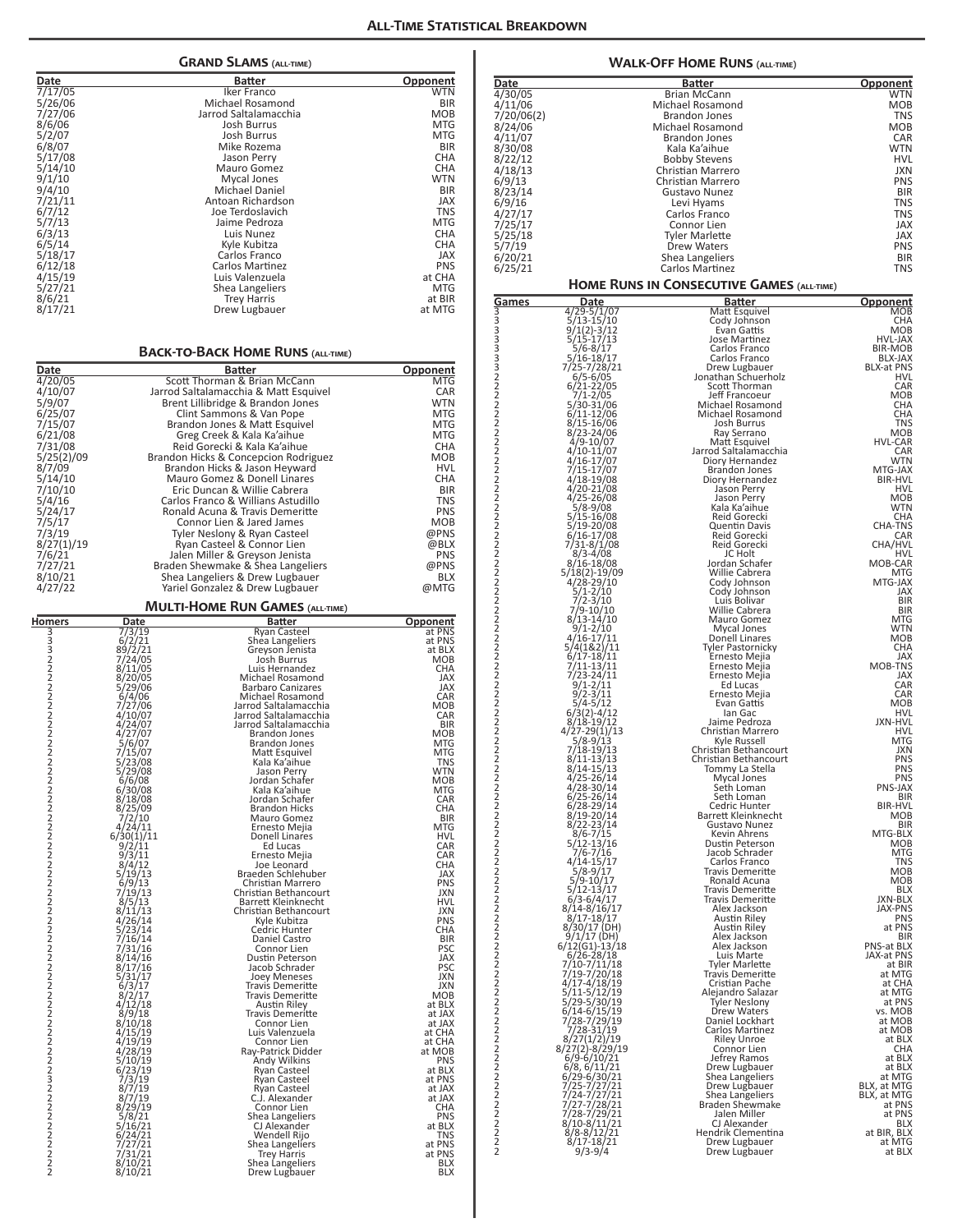| <b>DAILY &amp; MONTHLY BREAKDOWN</b> |         |         |          |            |         |         |                          |
|--------------------------------------|---------|---------|----------|------------|---------|---------|--------------------------|
| Day                                  | Home    | Road    | Total    | Month      | Home    | Road    | Total                    |
| Monday                               | ۰       | ۰       | ۰        | April      | $3 - 6$ | $3 - 7$ | $6 - 13$                 |
| Tuesday                              | $1 - 0$ | $1 - 1$ | $2 - 1$  | May        | ۰       | ٠       | ۰                        |
| Wednesday                            | $0 - 1$ | $0 - 2$ | $0 - 3$  | June       | ۰       | ٠       | ۰                        |
| Thursday                             | $1 - 0$ | $0 - 2$ | $1 - 2$  | July       | ۰       | ٠       | ۰                        |
| Friday                               | $0 - 2$ | $1 - 1$ | $1 - 3$  | August     | ۰       | ٠       | $\overline{\phantom{a}}$ |
| Saturday                             | $0 - 2$ | $1 - 0$ | $1 - 2$  | September  | ۰       | -       | ۰                        |
| Sunday                               | $1 - 1$ | $0 - 1$ | $1 - 2$  | Postseason | ۰       | ۰       |                          |
| <b>Total</b>                         | $3-6$   | $3 - 7$ | $6 - 13$ |            | $3-6$   | $3 - 7$ | $6 - 13$                 |

# **Starts By Position**

1B: Drew Lugbauer (19) **2B:** Jordan Cowan (3), Jalen Miller (5), Riley Delgado (1), Luke Waddell (1), Tyler Krieger (4),

Yariel Gonzalez (4) **3B:** CJ Alexander (9), Riley Delgado (9)

- **SS:** Luke Waddell (14), Jordan Cowan (3), Riley Delgado (1)
- **LF:** Trey Harris (3), Jefrey Ramos (10), Jesse Franklin V (1), Jacob Pearson (3), Jalen Miller (1) **CF:** Michael Harris II (18), Jesse Franklin V (1)
- **RF:** Jesse Franklin V (13), Jefrey Ramos (1), Michael Harris II (1), Jacob Pearson (4)<br>**C:** Logan Brown (6), Hendrik Clementina (13)<br>**P:** Jared Shuster (3), Darius Vines (4), Alan Rangel (4), Freddy Tarnok (2), AJ Puckett
- 
- Woods (1)
- **DH:** Trey Harris (6), Jalen Miller (4), Jacob Pearson (3), Jesse Franklin V (1), Jefrey Ramos (2), Arden Pabst (1), Andrew Moritz (1)

# **Starts By Batting Order**

**1:** Michael Harris II (19)

- **2:** Luke Waddell (10), Jordan Cowan (3), Jalen Miller (3), Tyler Krieger (3)
- **3:** Jesse Franklin V (15), Jacob Pearson (1), Yariel Gonzalez (2), Drew Lugbauer (1) **4:** Hendrik Clementina (9), Drew Lugbauer (10)
- **5:** CJ Alexander (4), Drew Lugbauer (8), Hendrik Clementina (3), Trey Harris (1), Yariel Gonzalez (2), Jalen Miller (1)
- **6:** CJ Alexander (6), Jordan Cowan (2), Jalen Miller (2), Hendrik Clementina (1), Jacob Pearson (6), Logan Brown (1), Yariel Gonzalez (1)
- **7:** Jordan Cowan (1), Trey Harris (5), Logan Brown (2), Luke Waddell (6), Jalen Miller (2), Jefrey Ramos (3)
- **8:** Logan Brown (4), Jalen Miller (2), Trey Harris (3), Jefrey Ramos (7), Tyler Krieger (1), Arden Pabst (1), Andrew Moritz (1)
- **9:** Jacob Pearson (4), Jefrey Ramos (4), Riley Delgado (11)



| <b>EXTRA-INNING GAMES</b>                                                                                                                                                |         |                 |               |                          |                                                                                                                                                                                                     |                                             |                    |
|--------------------------------------------------------------------------------------------------------------------------------------------------------------------------|---------|-----------------|---------------|--------------------------|-----------------------------------------------------------------------------------------------------------------------------------------------------------------------------------------------------|---------------------------------------------|--------------------|
| Result<br>Record<br>Opponent<br>Date                                                                                                                                     | $W-L-S$ |                 |               |                          |                                                                                                                                                                                                     |                                             |                    |
| 2005: 5-5 2006: 8-7 2007: 8-6 2008: 6-4 2009: 7-6 2010: 6-7 2011: 3-8<br>2012: 7-9 2013: 10-5 2014: 8-7 2015: 8-6 2016: 9-9 2017: 8-9 2018: 5-5                          |         |                 |               |                          | <b>SHUTOUTS</b>                                                                                                                                                                                     |                                             |                    |
| 2019: 7-7 2021: 4-2                                                                                                                                                      |         |                 | Date Opponent | Result                   | Record                                                                                                                                                                                              |                                             | $W-L-S$            |
| All-Time Record: 108-103 Since 2018 (2B): 16-14                                                                                                                          |         | $\frac{4}{128}$ | @BLX<br>@MTG  | $W_1$ <sub>4-0</sub> (6) | $1 - 9$                                                                                                                                                                                             | Shuster-Castaneda<br>Hunley-Shuster-Brigdon |                    |
|                                                                                                                                                                          |         |                 |               |                          | 2005: 13-7 2006: 10-7 2007: 8-8 2008: 12-9 2009: 8-12 2010: 9-10 2011: 8-8<br>2012: 9-11 2013: 14-12 2014: 16-7 2015: 11-12 2016: 9-10 2017: 10-13 2018: 14-12<br>2019: 16-16 2021: 12-10 2022: 1-1 |                                             |                    |
|                                                                                                                                                                          |         |                 |               |                          | All-Time Record: 181-164                                                                                                                                                                            |                                             |                    |
|                                                                                                                                                                          |         |                 |               |                          |                                                                                                                                                                                                     |                                             |                    |
|                                                                                                                                                                          |         |                 |               |                          |                                                                                                                                                                                                     |                                             |                    |
| <b>DOUBLEHEADERS/7-INNING GAMES</b>                                                                                                                                      |         |                 |               |                          |                                                                                                                                                                                                     |                                             |                    |
| Date Opponent<br>Result<br>Record                                                                                                                                        | $W-L-S$ |                 |               |                          |                                                                                                                                                                                                     |                                             |                    |
| 2005: 5-5 2006: 8-7 2007: 8-6 2008: 6-4 2009: 5-9 2010: 4-4 2011: 5-3<br>2012: 7-7 2013: 4-4 2014: 7-3 2015: 4-2 2016: 1-3 2017: 3-9 2018: 13-10<br>2019: 9-11 2021: 6-5 |         |                 |               |                          |                                                                                                                                                                                                     |                                             |                    |
| All-Time Record: 95-93                                                                                                                                                   |         |                 |               |                          |                                                                                                                                                                                                     |                                             |                    |
|                                                                                                                                                                          |         |                 |               |                          |                                                                                                                                                                                                     |                                             |                    |
|                                                                                                                                                                          |         |                 |               |                          |                                                                                                                                                                                                     |                                             |                    |
|                                                                                                                                                                          |         |                 |               |                          |                                                                                                                                                                                                     |                                             |                    |
|                                                                                                                                                                          |         |                 |               |                          | <b>WALK-OFF WINS</b>                                                                                                                                                                                |                                             |                    |
|                                                                                                                                                                          |         |                 |               | Result                   | Player                                                                                                                                                                                              |                                             | <b>Type of Hit</b> |
|                                                                                                                                                                          |         |                 | Date Opponent |                          |                                                                                                                                                                                                     |                                             |                    |
|                                                                                                                                                                          |         |                 |               |                          |                                                                                                                                                                                                     |                                             |                    |
|                                                                                                                                                                          |         |                 |               |                          |                                                                                                                                                                                                     |                                             |                    |
|                                                                                                                                                                          |         |                 |               |                          |                                                                                                                                                                                                     |                                             |                    |
|                                                                                                                                                                          |         |                 |               |                          |                                                                                                                                                                                                     |                                             |                    |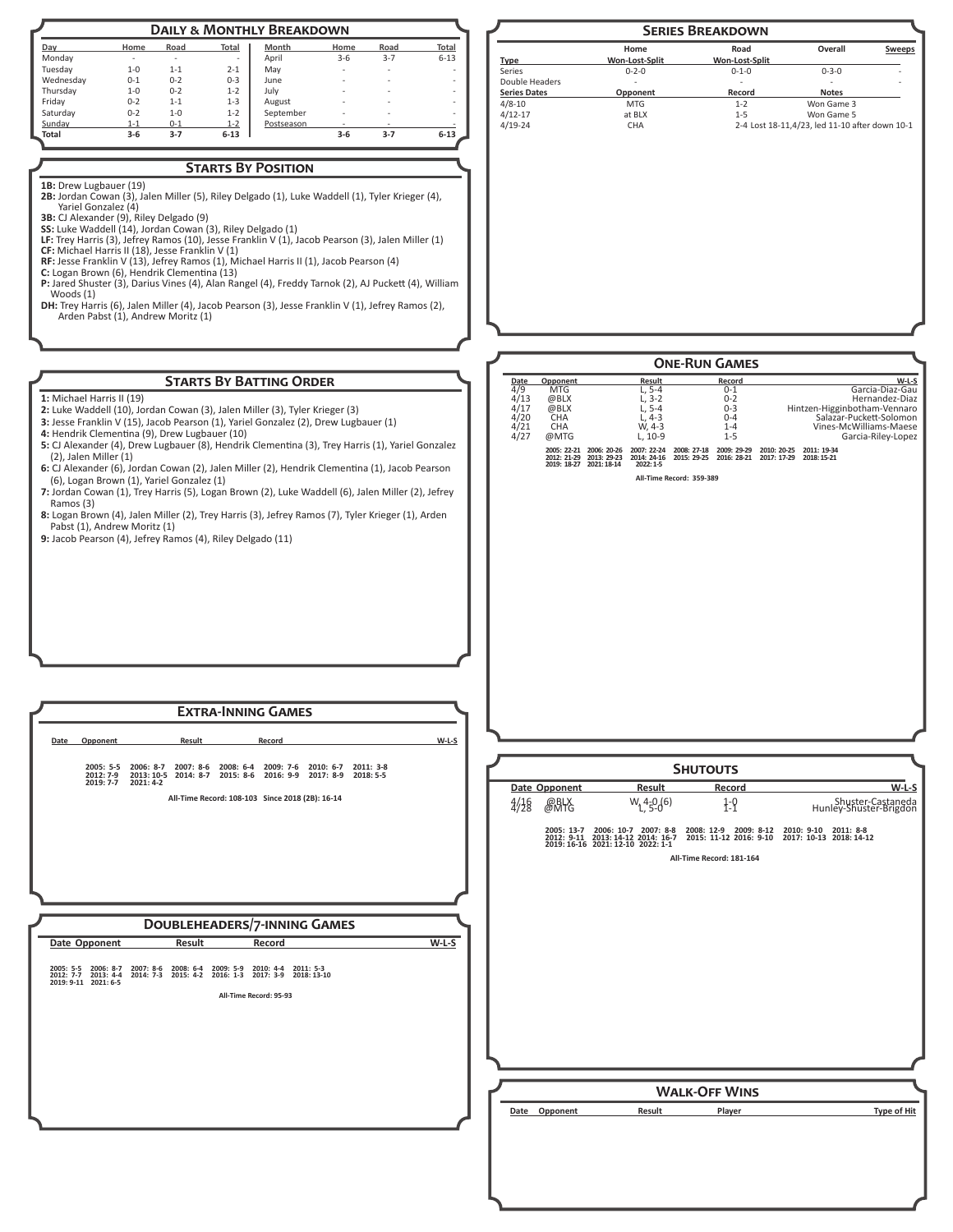### **Opening Day Roster**

**Pitchers: (15)** Troy Bacon, Hayden Deal, Indigo Diaz, Tyler Ferguson, Jake Higginbotham, Cole Huntley, Odalvi Javier, Justin Maese, A.J. Puckett, Alan Rangel, Trey Riley, Jared Shuster, Freddy Tarnok, Darius Vines, William Woods

**Catchers: (2)** Logan Brown, Hendrik Clementina

**Infielders: (6)** CJ Alexander, Jordan Cowan, Riley Delgado, Drew Lugbauer, Jalen Miller, Luke Waddell

**Outfielders: (5)** Jesse Franklin V, Michael Harris II, Trey Harris, Jacob Pearson, Jefrey Ramos

#### **April**

- 4 Opening Day Roster Announced<br>5 LHP Corbina Clouse on the 60-da
- **5** LHP Corbina Clouse on the 60-day injured list<br>16 INF Jordan Cowan placed on the 7-day injured
- 16 INF Jordan Cowan placed on the 7-day injured list
- 18 INF Tyler Krieger signed to minor league contract and assigned to M-Braves<br>19 RHP William Woods transferred to Gwinnett from Mississippi
- 19 RHP William Woods transferred to Gwinnett from Mississippi<br>20 C Arden Pabst transferred to Mississippi from Gwinnett
- C Arden Pabst transferred to Mississippi from Gwinnett
- 24 INF Tyler Krieger placed on the 7-day injured list<br>24 INF Yariel Gonzalez transferred from Mississippi
- 24 INF Yariel Gonzalez transferred from Mississippi to Gwinnett
- 26 C Arden Pabst transferred from Mississippi to extended spring training<br>26 RHP Victor Vodnik transferred to Mississippi from the FCL roster
- 26 RHP Victor Vodnik transferred to Mississippi from the FCL roster<br>28 OF Jesse Franklin V placed on the 7-day injured list
- OF Jesse Franklin V placed on the 7-day injured list
- 29 OF Andrew Moritz transferred to Mississippi from High-A Rome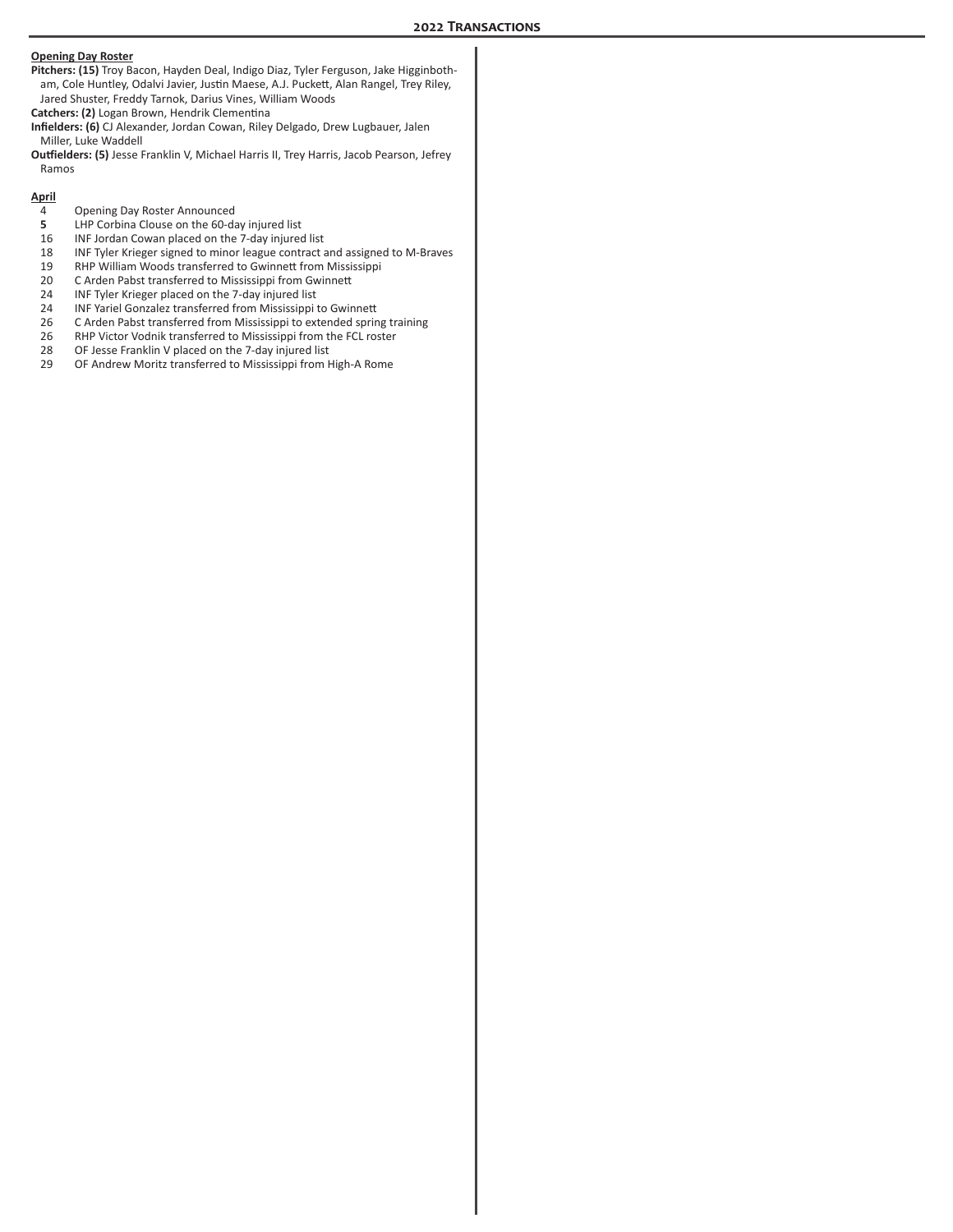| Date         | Opp.             | Result     | W-L-S                             | Att.  | TOG  | Pos.                       | $+/-$  |
|--------------|------------------|------------|-----------------------------------|-------|------|----------------------------|--------|
| 4/8          | <b>MTG</b>       | $L, 1-5$   | Bridgen-Woods                     | 3,291 | 2:47 | $T-2nd$                    | $-1.0$ |
| 4/9          | <b>MTG</b>       | L, 4-5     | Garcia-Diaz-Gau                   | 2,165 | 3:09 | T-2nd                      | $-2.0$ |
| 4/10         | <b>MTG</b>       | W, 8-2     | Shuster-Seymour                   | 1,979 | 3:05 | $T-2nd$                    | $-2.0$ |
| 4/12         | @BLX             | $L, 6-4$   | Bennett-Rangel-Erceg              | 2,220 | 2:54 | T-3rd                      | $-3.0$ |
| 4/13         | @BLX             | $L, 3-2$   | Hernandez-Diaz                    | 1,201 | 3:00 | 4th                        | $-4.0$ |
| 4/14         | @BLX             | $L, 8-1$   | Otero-Puckett                     | 1,969 | 2:44 | 4th                        | $-5.0$ |
| 4/15         | @BLX             | $L, 7-3$   | Contreras-Vines                   | 3,083 | 2:32 | 4th                        | $-6.0$ |
| 4/16         | @BLX             | W, 4-0 (6) | Shuster-Castaneda                 | 2,232 | 1:10 | 4th                        | $-5.0$ |
| 4/17         | @BLX             | $L, 5-4$   | Hintzen-Higginbotham-Vennaro1,554 |       | 2:54 | 4th                        | $-6.0$ |
| 4/19         | <b>CHA</b>       | W, 5-3     | Bacon-Salinas-Maese               | 1,918 | 2:50 | $T-3rd$                    | $-5.0$ |
| 4/20         | <b>CHA</b>       | $L, 4-3$   | Salazar-Puckett-Solomon           | 5,205 | 2:27 | 4th                        | $-5.0$ |
| 4/21         | CHA              | W, 4-3     | Vines-McWilliams-Maese            | 1,726 | 2:26 | 4th                        | $-4.0$ |
| 4/22         | <b>CHA</b>       | $L, 3-1$   | Fisher-Shuster-Garcia             | 2,293 | 2:21 | 4th                        | $-5.0$ |
| 4/23         | <b>CHA</b>       | L, 18-11   | Nutoff-Higginbotham               | 4,018 | 3:19 | 4th                        | $-5.0$ |
| 4/24         | <b>CHA</b>       | L, 9-5     | Branche-Maese                     | 1,843 | 3:25 | 4th                        | $-5.0$ |
| 4/26         | @MTG             | W, 6-3     | Bacon-Sampen-Diaz                 | 1,417 | 2:29 | 4th                        | $-4.0$ |
| 4/27         | @MTG             | L, 10-9    | Garcia-Riley-Lopez                | 1,891 | 2:36 | 4th                        | $-5.0$ |
| 4/28         | @MTG             | $L, 5-0$   | Hunley-Shuster-Brigden            | 3,069 | 1:48 | 4th                        | $-6.0$ |
| 4/29         | @MTG             | W, 9-4     | Rangel-Costanzo                   | 4,704 | 2:28 | 4th                        | $-5.0$ |
|              |                  |            |                                   |       |      |                            |        |
| <b>APRIL</b> | <b>Home: 3-6</b> |            | <b>Road: 3-7</b><br>Overall: 6-13 |       |      | <b>Avg Home Att: 2,723</b> |        |